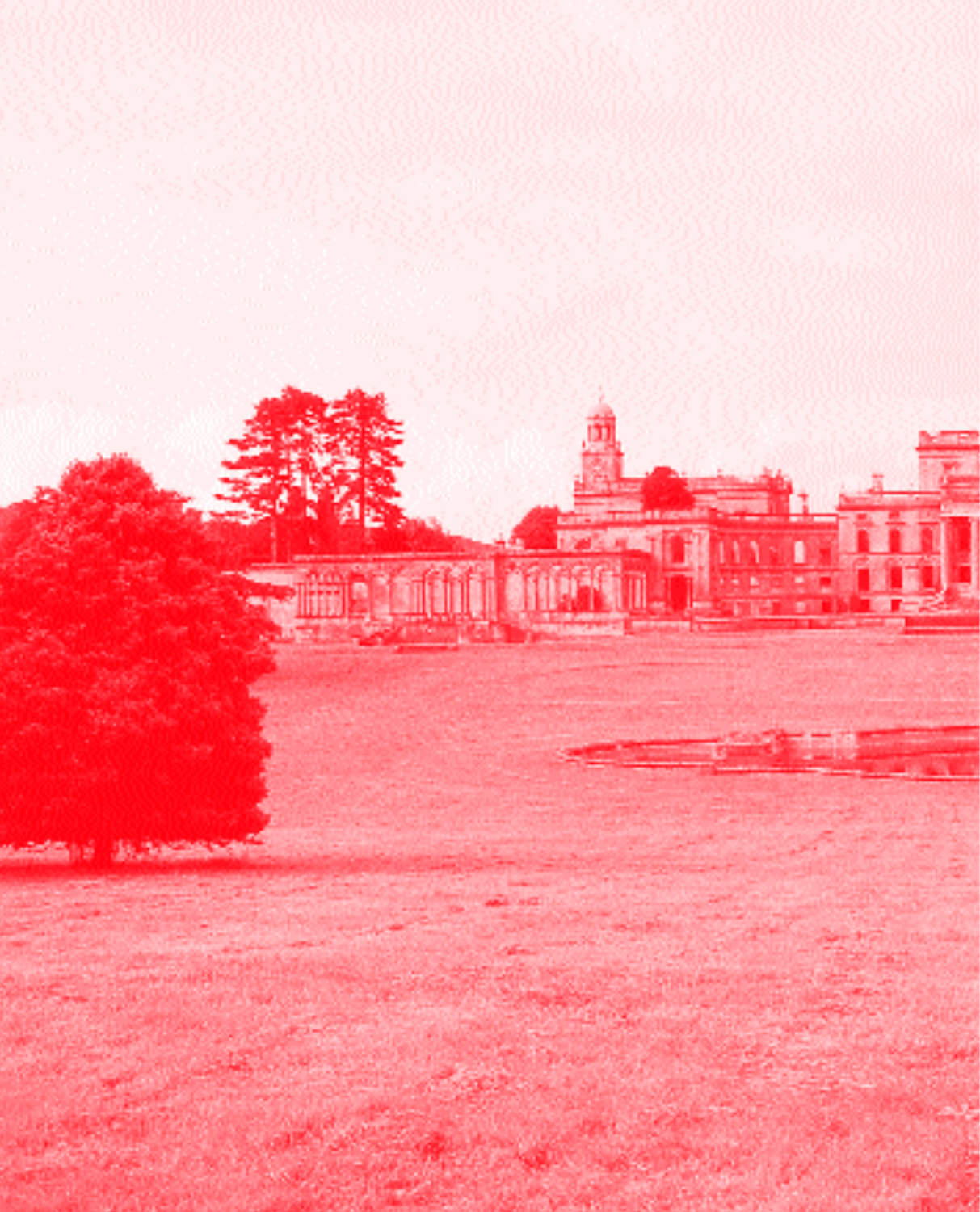### **Jerwood Space London**

19 February - 23 March 2003

### **Foyle Gallery, mac (Midlands Art Centre) Birmingham**

9 - 31 August 2003

For further information please contact: Parker Harris Partnership T: 01372 462190 F: 01372 460032 E: jsp@parkerharris.co.uk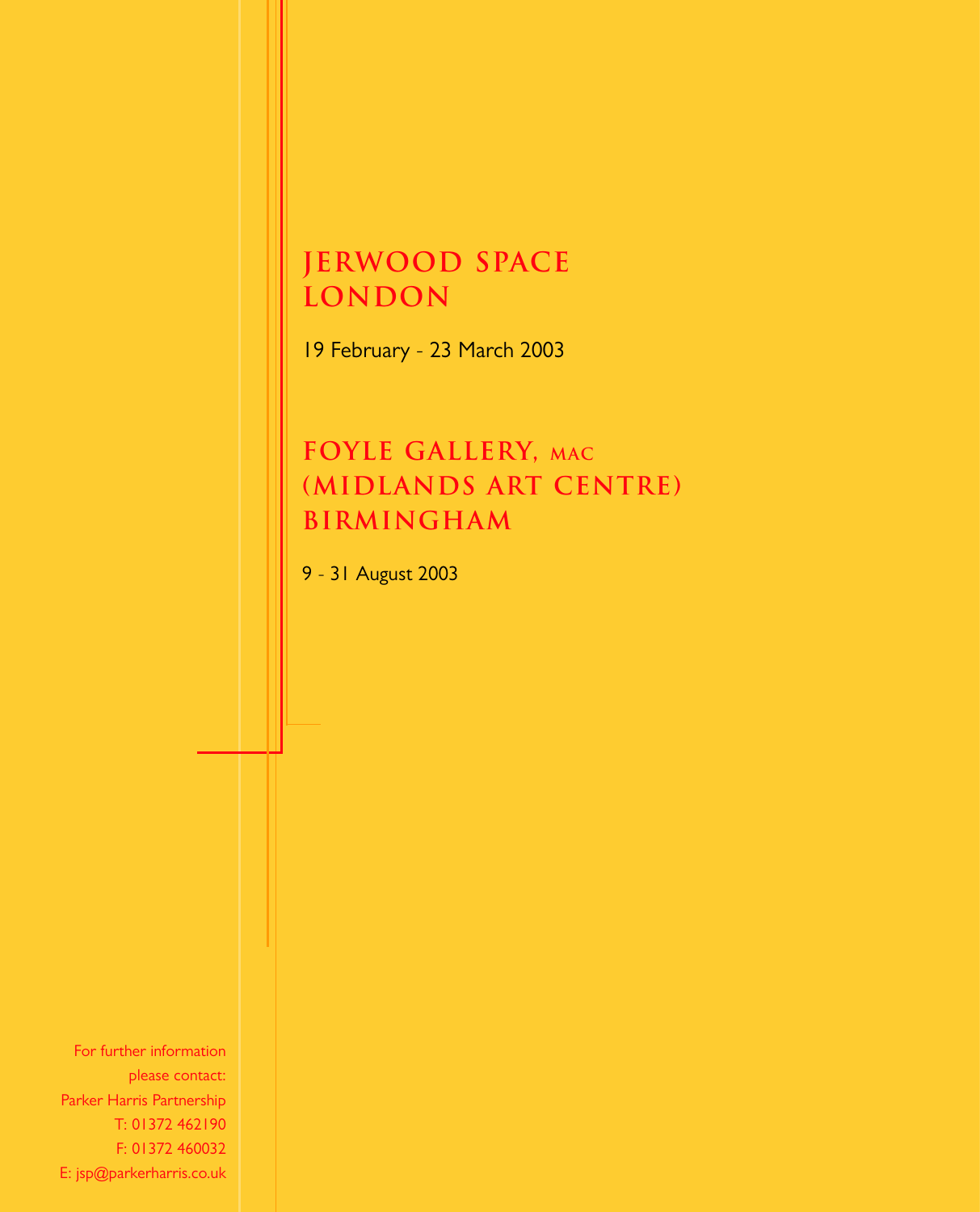# ERWO

### **The Jerwood park**

Since the Jerwood Sculpture Park's official opening in 2000, both English Heritage and the Jerwood Foundation have contributed to exciting developments at Witley Court.

Following the Frink Exhibition in the South Park in 2000, positioned around the ruined Italianate Court and an exhibition by new and young sculptors from the West Midlands in the North Park, the Jerwood Foundation put on a temporary exhibition of work by Michael Ayrton in 2001 which was much enjoyed. In June 2002 the first winner of the Jerwood Sculpture Prize, Benedict Carpenter's Universal Object, was unveiled in the North Park.

During 2003 three new sculptures will be installed by Marzia Colonna, Michael Lyons and Peter Hayes. Also in 2003, in association with West Midlands Arts, the Jerwood Foundation is offering a prize of £5,000 plus installation expenses for a small sculpture by a new or young sculptor from the West Midlands.

English Heritage are continually restoring parts of the ruined Court including the amazing Perseus and Andromeda fountain. They are also reinstating the foundations of the Nesfield Garden and they have created a Wilderness Garden.

The unique collaboration of English Heritage and the Jerwood Foundation have combined to provide a setting of beauty and tranquility in the heart of rural Worcestershire where the sculptures do not compete with nature but enhance and extend our understanding and enjoyment of our natural environment.

Rosemary Barnett, Curator.

For further information please contact: Jerwood Sculpture Park Witley Court Great Witley Worcestershire WR6 6IT T: 01299 896636 www.English-Heritage.org.uk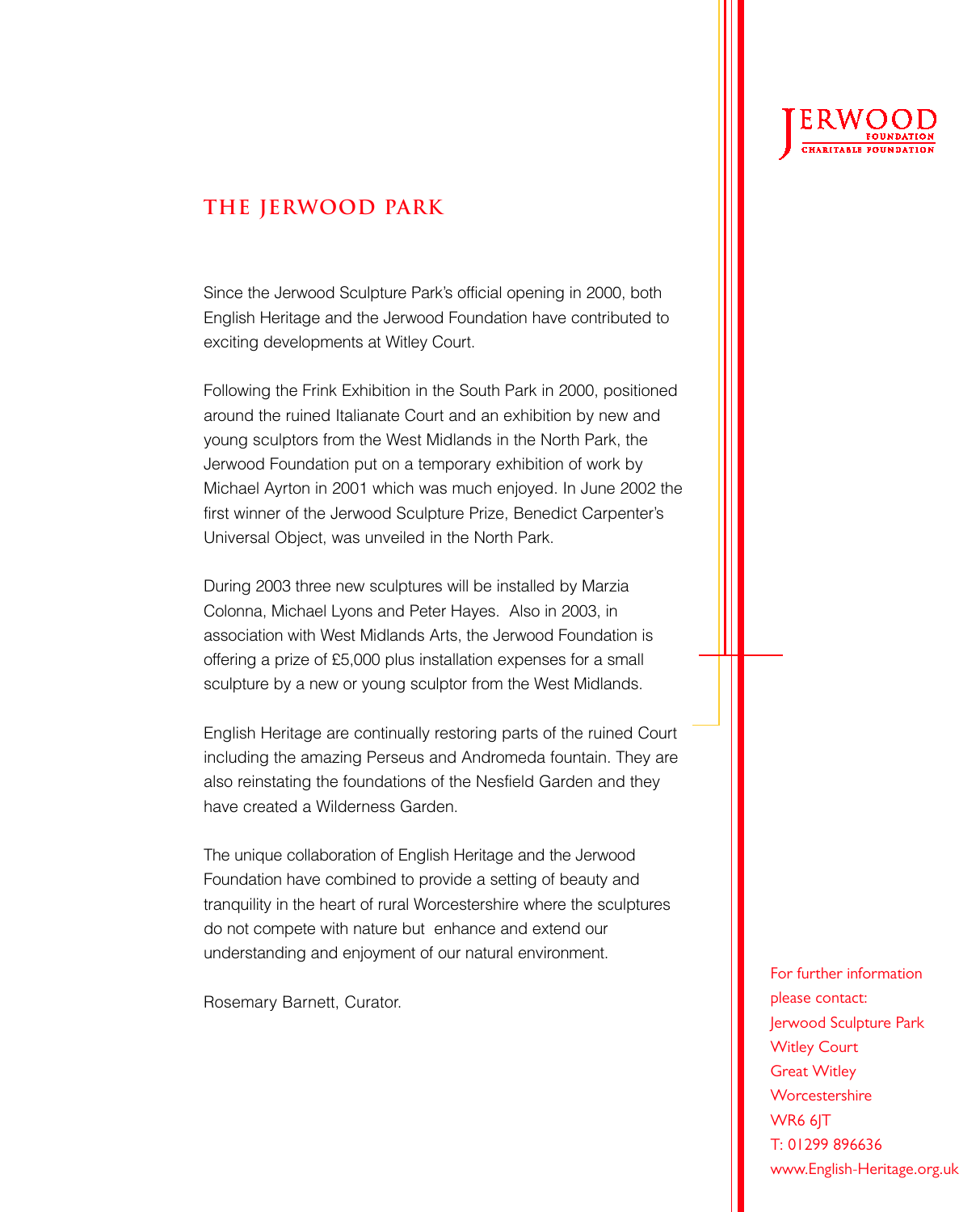## **The Judges**

### Rosemary Barnett

Jerwood Sculpture Park and the Frink School of Sculpture

Madeleine Bessborough

Director, New Art Centre, Wiltshire

Rick Mather

**Architect** 

Peter Randall-Page

**Sculptor** 

Rachel Withers

Art Critic and Lecturer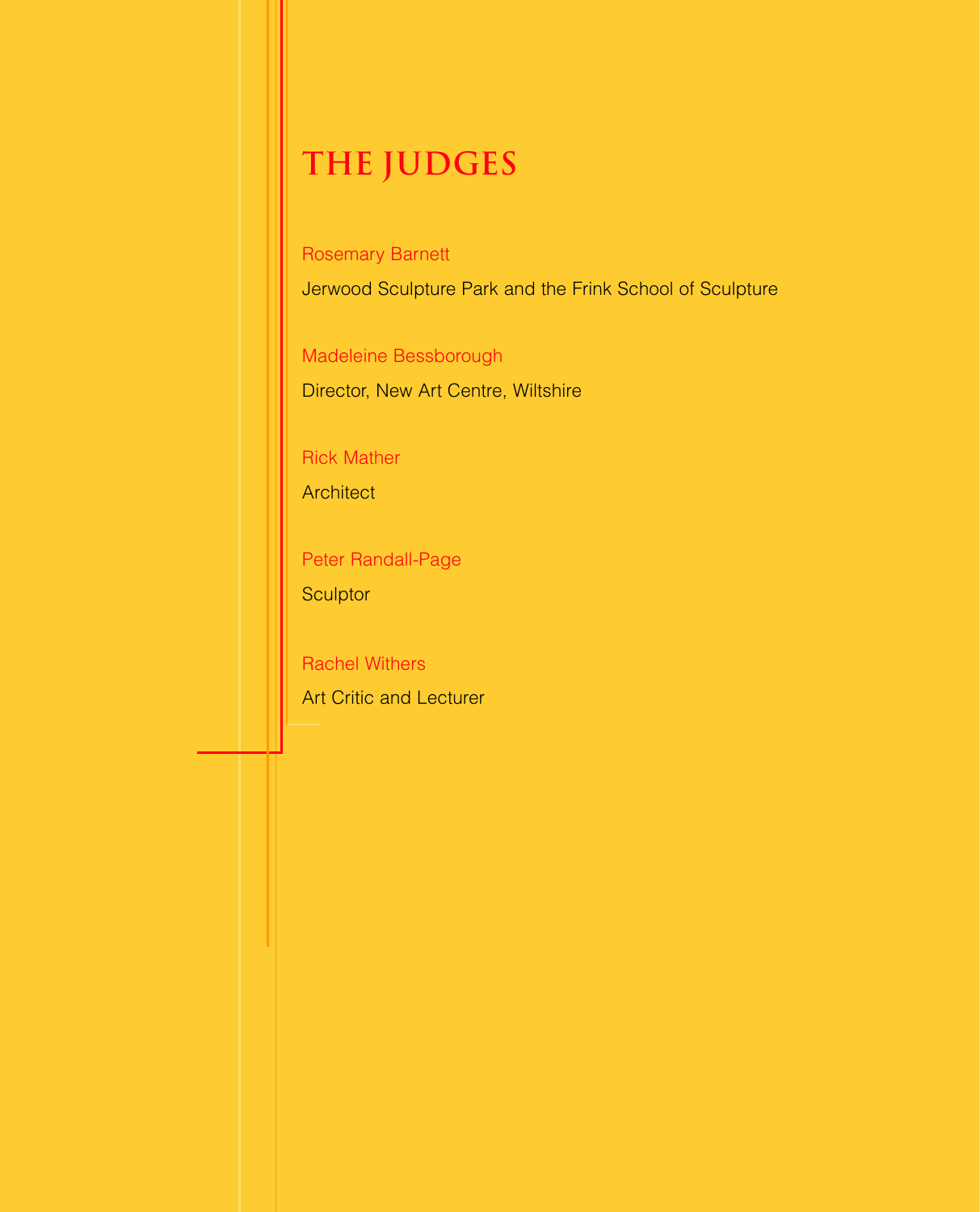### **The Jerwood Sculpture AWArds 2003**

When I wrote a foreword for the first Jerwood Sculpture Prize I was apprehensive as to how the initiative would develop. As events have proved, we were able to commission and have installed at our Sculpture Park at Witley Court, Worcestershire an exciting work by a young sculptor, Benedict Carpenter, which confronts, intrigues and entertains the very many visitors to the English Heritage site.

We continue the enhancement of our Sculpture Park and will shortly be installing three new pieces which have been commissioned or purchased for the Sculpture Park. I believe they will increase the visitor's experience and also challenge the eye to see the concepts and creations which the art form offers. The art itself remains paramount over any processes which so often surround and 'glue up' the aesthetic and artistic creations of the artist.

It is our hope that with the Sculpture Prize, and our other wide ranging support for the visual arts, the Jerwood Foundation will continue to make a valuable contribution to the contemporary artistic fabric and we will strive to maintain a scale of values which is recognised and enjoyed by a wide public.

We remain committed to supporting especially the creativity of young artists and the Jerwood Sculpture Prize will, I hope, grow in importance for young sculptors.

My thanks are not only due but given unreservedly to the judges whose names appear in this catalogue, for their most valued contributions to this Prize and to the many sculptors who have submitted their ideas and work.

Alan Grieve Chairman Jerwood Charitable Foundation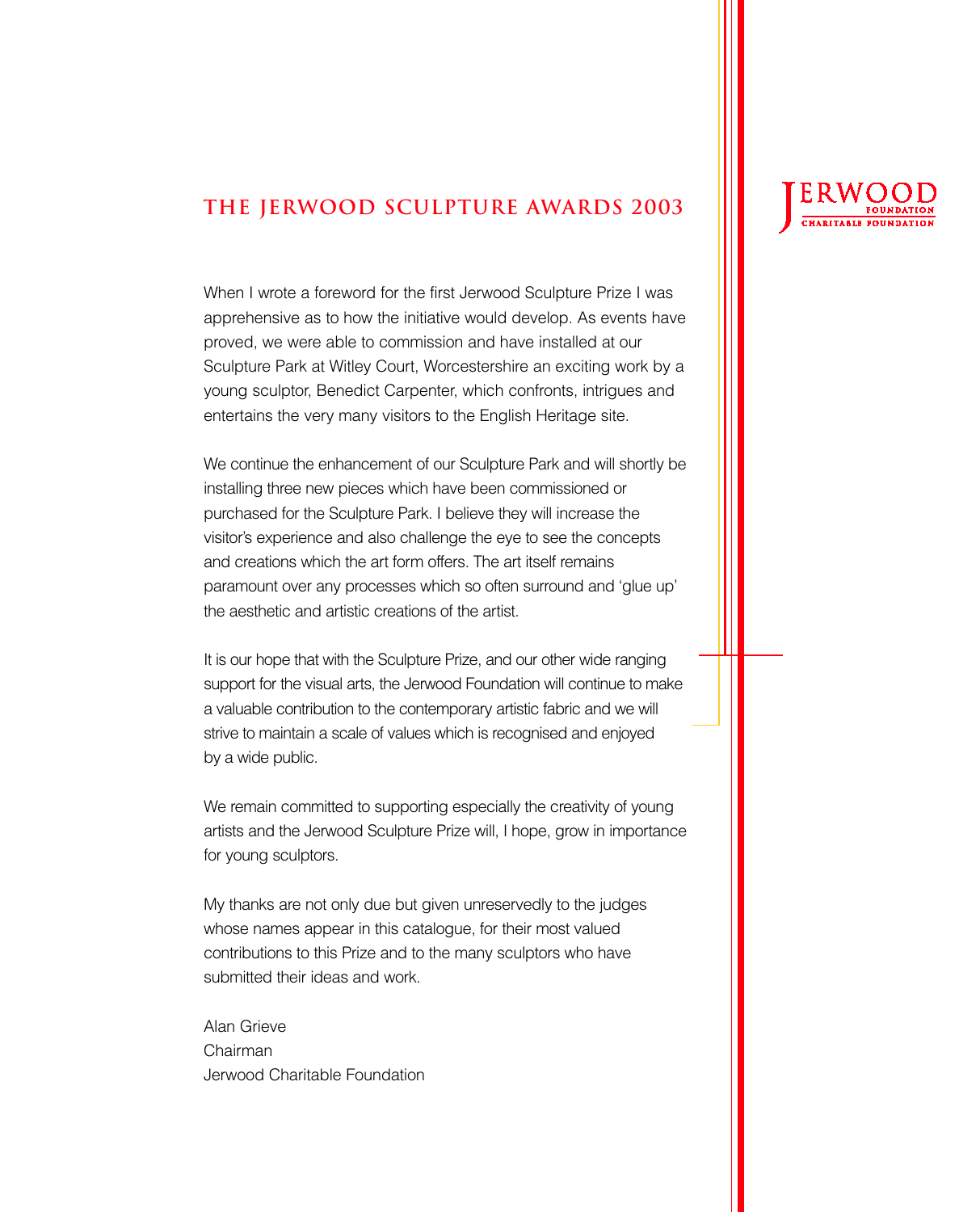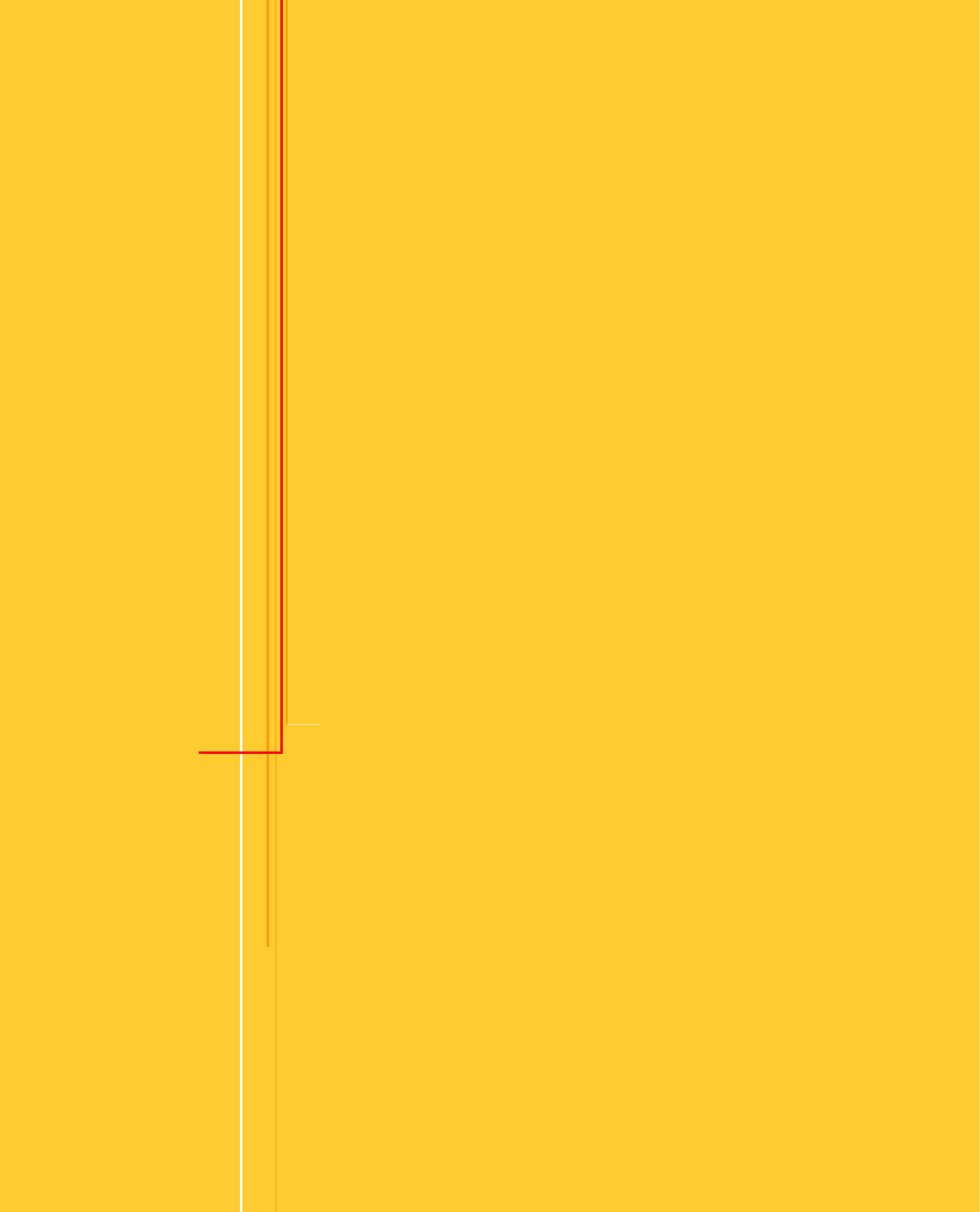# Sculpture

**ALISON GILL JAMES HOPKINS GEREON KREBBER HEW LOCKE SIMEON NELSON MICHAEL SHAW NOAH SHERWOOD ALLY WALLACE**

Text by Peter Murray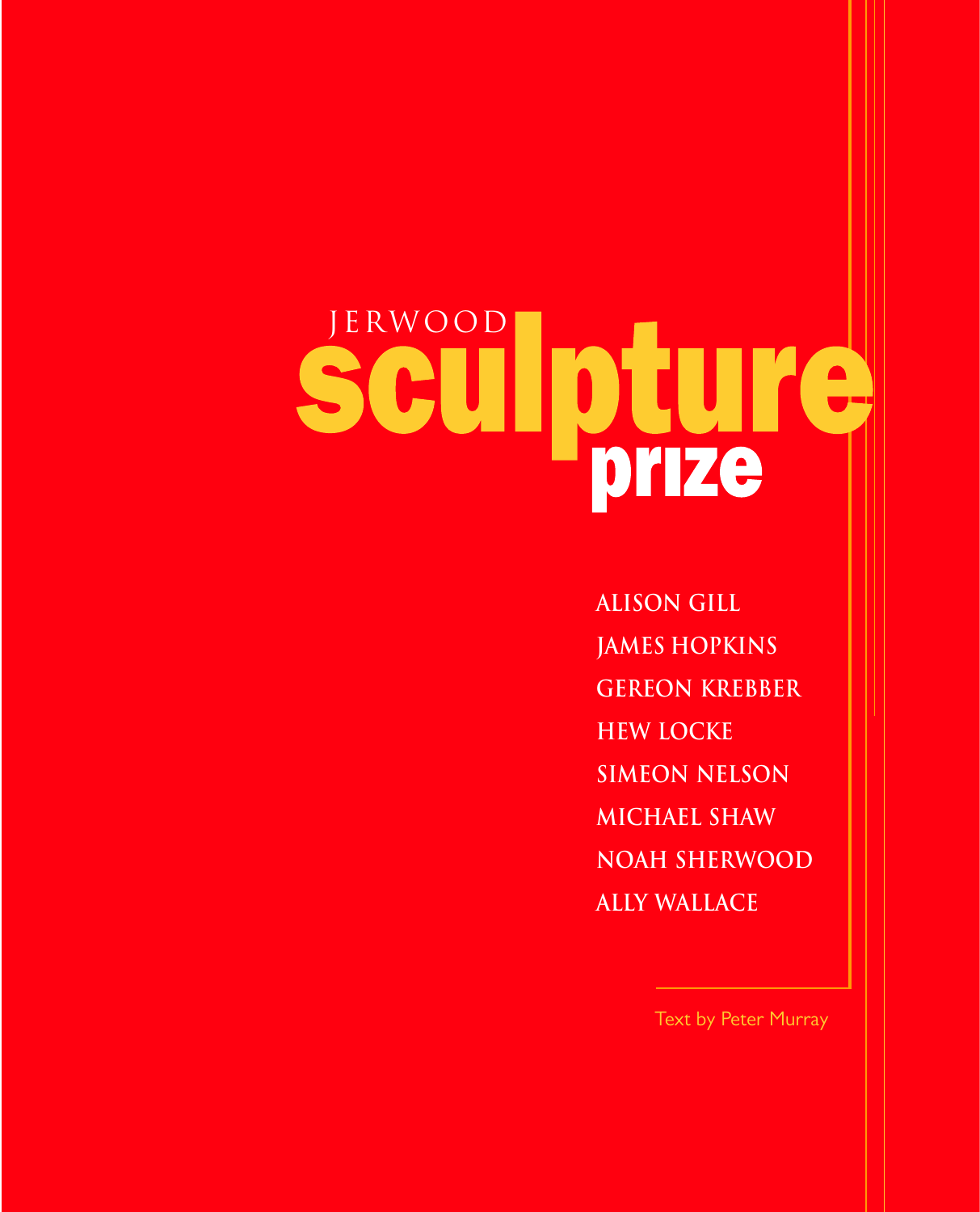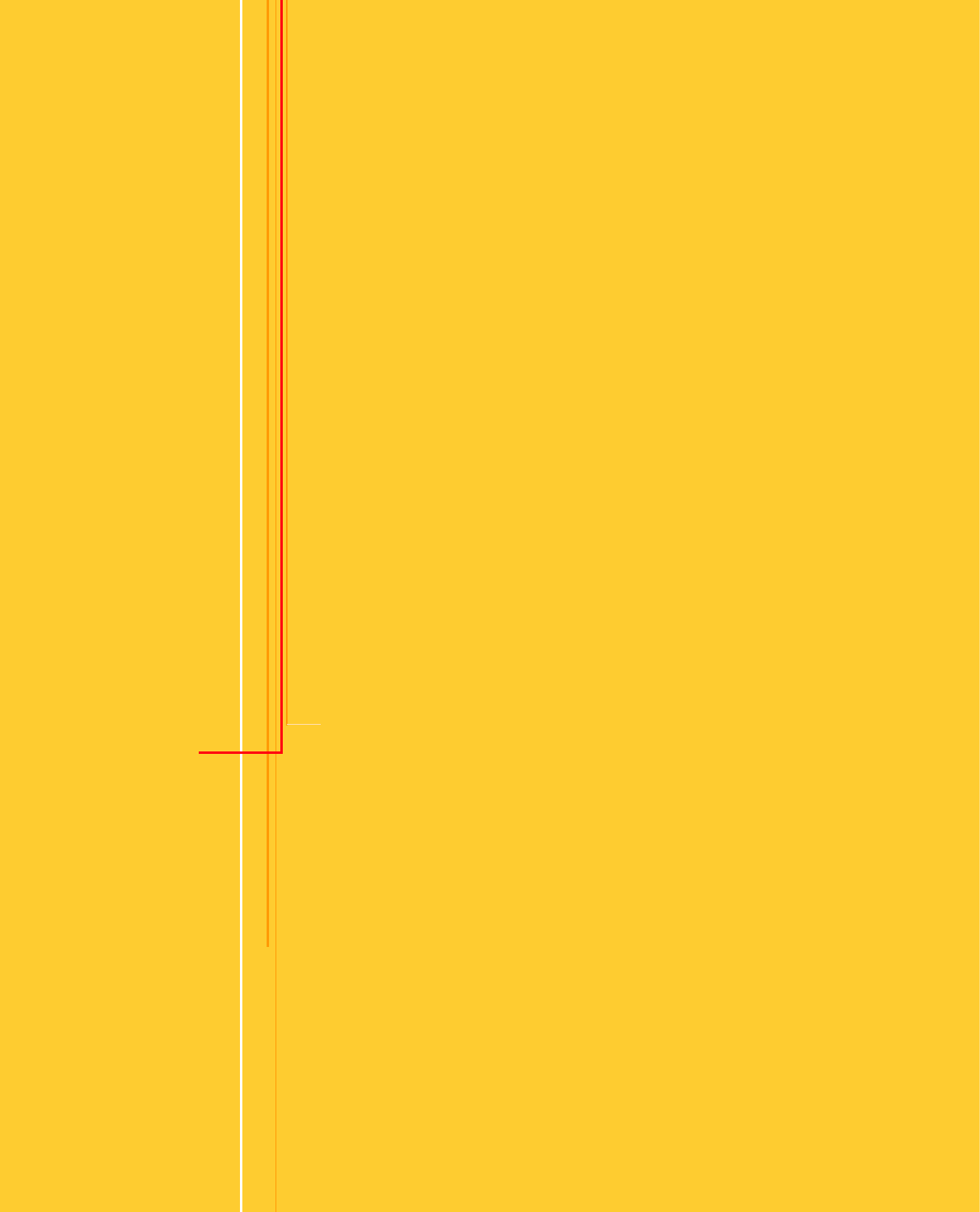# **AlisonGill**



Born in London in 1966, Alison studied Sculpture at Brighton Polytechnic before completing her MA at the Royal College of Art in 1992. She has been awarded two British Council Grants for individual artists, which resulted in solo shows at the Sabine Wachters Gallery, Brussels and the Taro Nasu Gallery,Tokyo. Alison's work is held in the Arts Council of Great Britain collection and the Saatchi Collection, as well as a number of private collections throughout Europe, the USA and Japan. Alison has also been nominated for the Becks Futures Award 2003.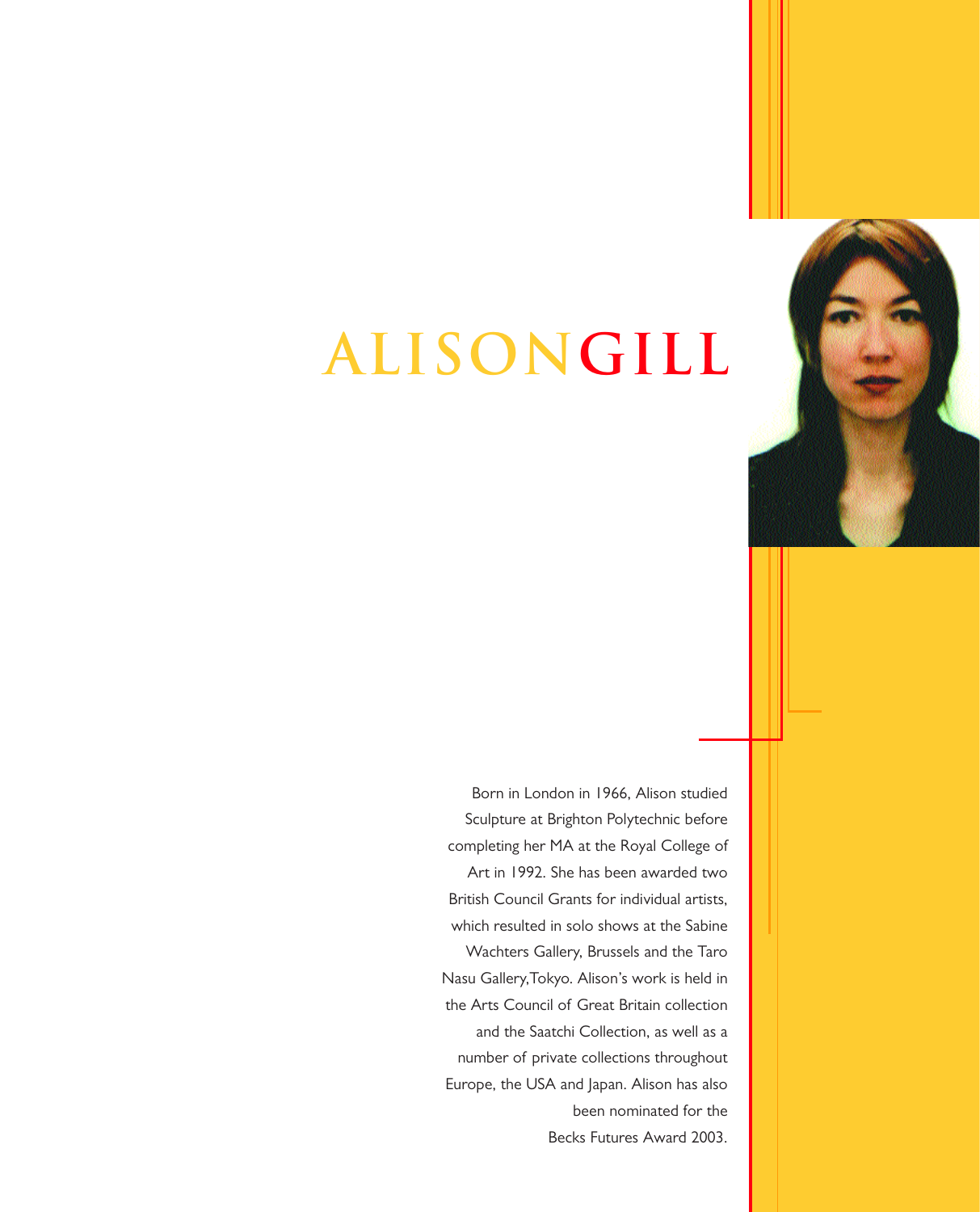### **AlisonGill**

Alison Gill is a conceptual artist who likes to make three dimensional forms. Through the creation of a wide range of work, she explores the world of myths and fairytales; she investigates the subjective values we place, for example, on religious objects and the fragile codes which underpin our understanding and beliefs.

Drawing and photography aid her investigations and are often the starting point for her beautifully conceived work. Gill's intriguingly complex proposal for Witley Court links mathematics, rabbits, rainbows and the landscape with a view to exploiting our subjective response to these themes.

The starting point is the work of one of the great mathematicians of the middle ages, Leonardo of Pisa (1175-1250), commonly known as Leonardo Fibonacci. He was one of the first to introduce the Hindu Arabic numbers into Europe, the number system we use today.

Fibonacci's research led him to investigate the breeding rates of rabbits. The puzzle he posed was, if a newly born pair of rabbits, one male and one female, are put in a field, how many pairs of rabbits will there be in twelve months. The conceptual model he created made a number of assumptions, such as ideal breeding circumstances and mating commencing at the age of one month. The answer was described through the use of a series of numbers: one, two, three, five, eight, thirteen and so on. It created what later became known as the Fibonacci series which illustrated growth by adding each number to its predecessor.

Alison Gill will select a lawn at Witley Court for the installation of the work, consisting of pairs of breeding rabbits. The rabbit modules, cast in glass reinforced plastic pigmented in the colours of the rainbow, will be set into the ground according to the pattern of the Fibonacci series. Spreading across the lawn, this ground-based

sculpture will form a rabbit family tree. The lines of the tree will be delineated by narrow chalk filled trenches.

The associations between this proposed work and its surroundings are endless. The hypothetical model created by Fibonacci relates to many aspects of nature. It can be observed in branching plants, flowers, the optimal packing of seeds, snail shells and pine cones. Fibonacci's numbers relate to the Golden Section which has a strong association with human proportions, the classical ideal and the designed landscape. Then, of course, there are rabbits and the pot of gold at the end of the rainbow.

Rabbits can't fail to illicit an emotive response. They are the heroes of Watership Down; they are cuddly pets and sentimental ornaments; they are despised by farmers and others who want to protect their crops. At Witley Court their presence will probably outweigh the visitor numbers and one could only speculate on their response to Alison Gill's Fibonacci Rabbit Generator.

Alison Gill has been involved with exhibitions and projects in Japan, France, Belgium and other countries and brings to this project much thoughtful experience. She also has experience of working in the open air through her involvement with the Newbury Park and Art Landscape project.

Witley Court with its underground rabbit warrens, lawns and changing aesthetics will provide an ideal situation for an artist who wants to create a work that exploits humour and emotion, "linking the mathematics of the Fibonacci series with cultural, historical and biographical references".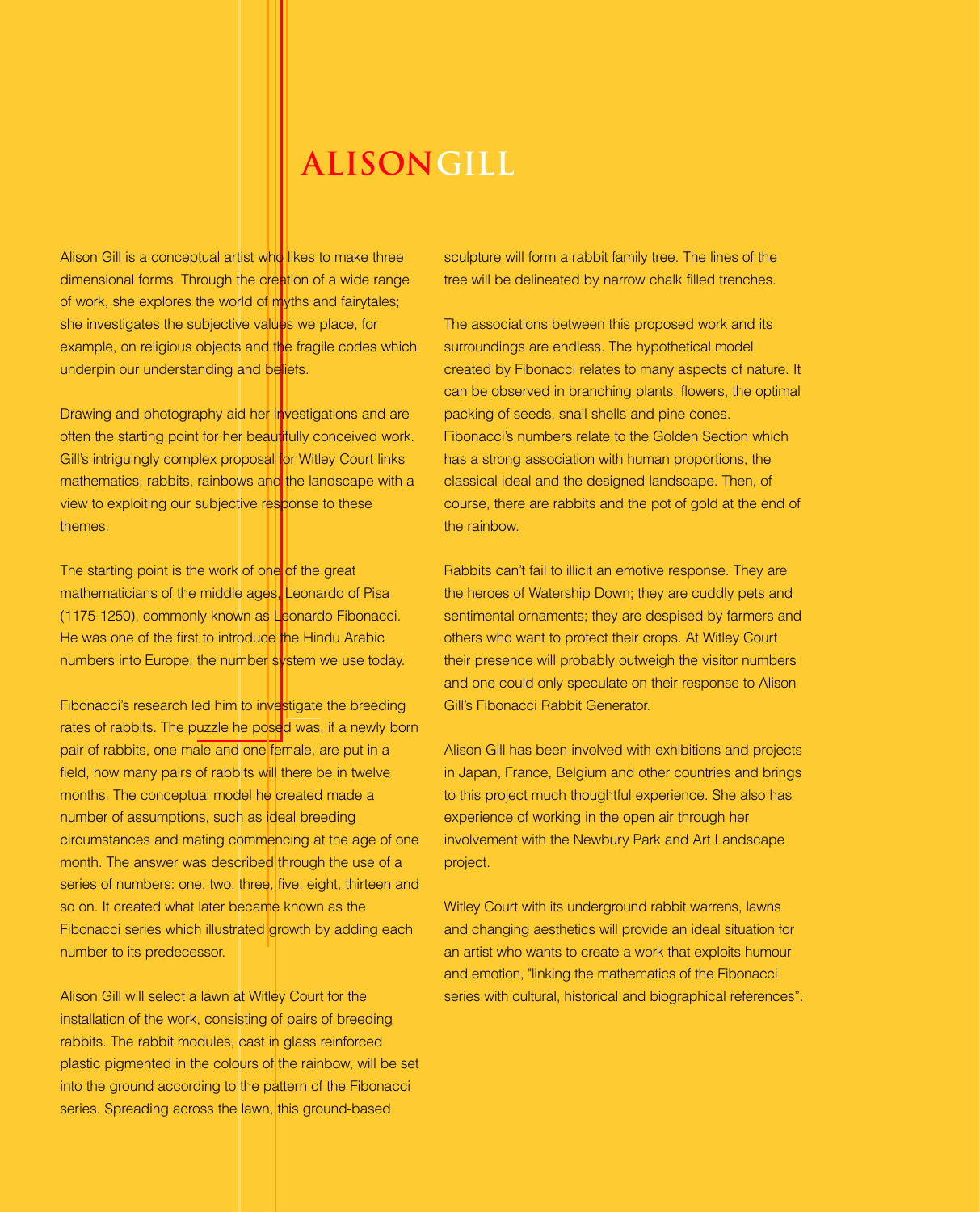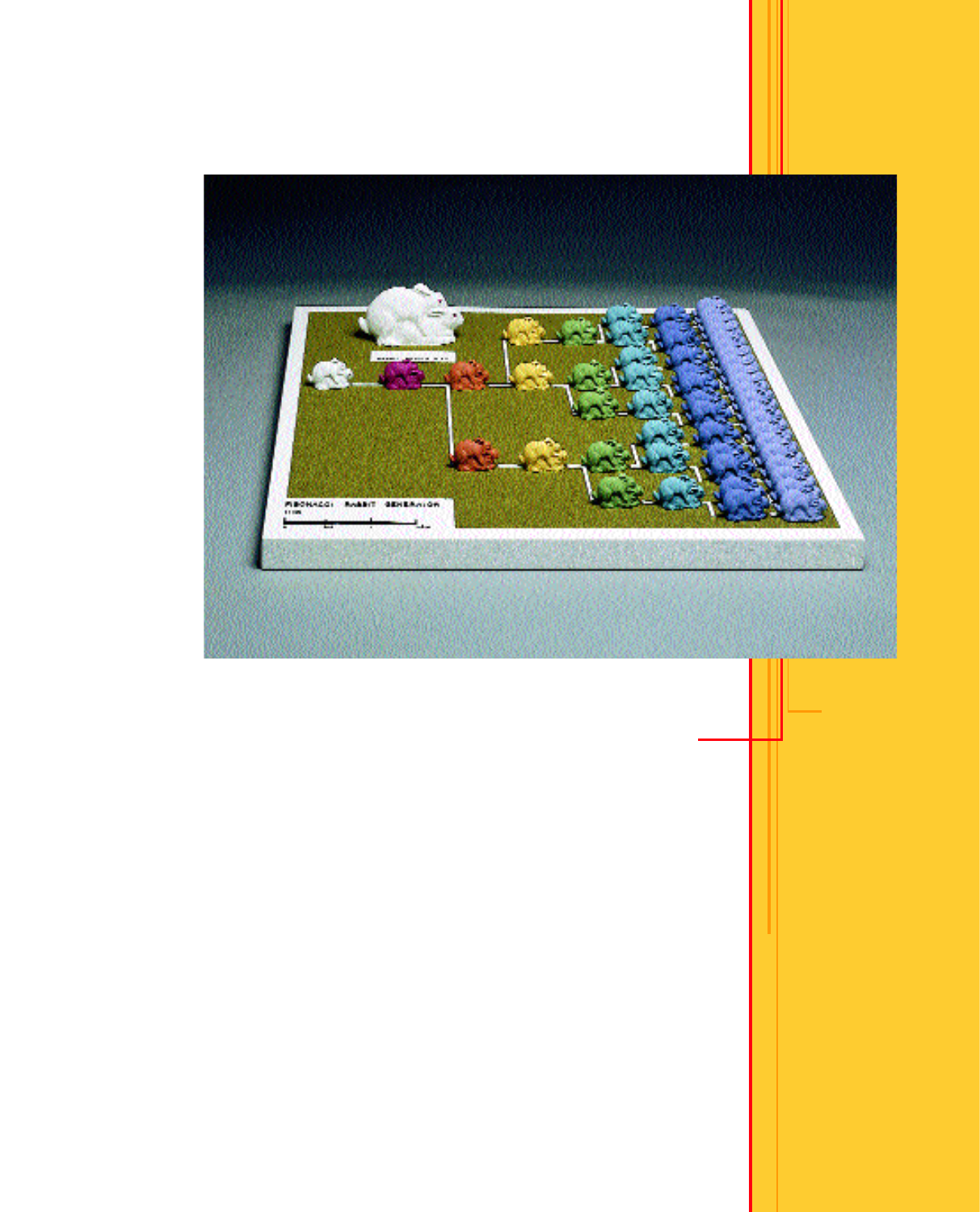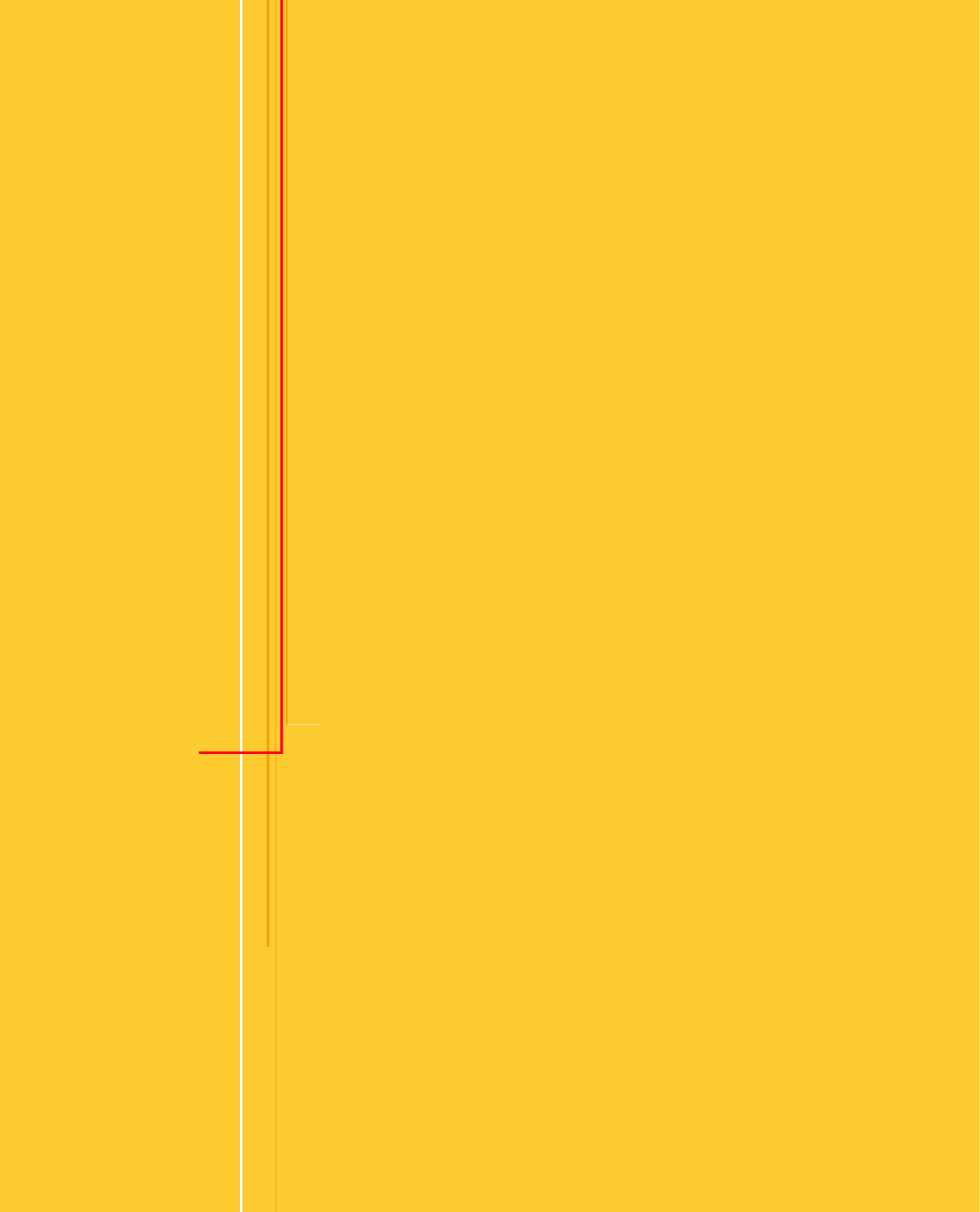# **jamesHopkins**



James was born in Stockport, Cheshire in 1976. He gained a BA (Hons) in Fine Art from Brighton Polytechnic in 1998, before undertaking a Postgraduate Diploma in Fine Art and subsequently an MA in Fine Art from Goldsmiths College, University of London. James has participated in a variety of group exhibitions across London and Europe and was recently nominated as a finalist for the first Observer Student Artist Competition.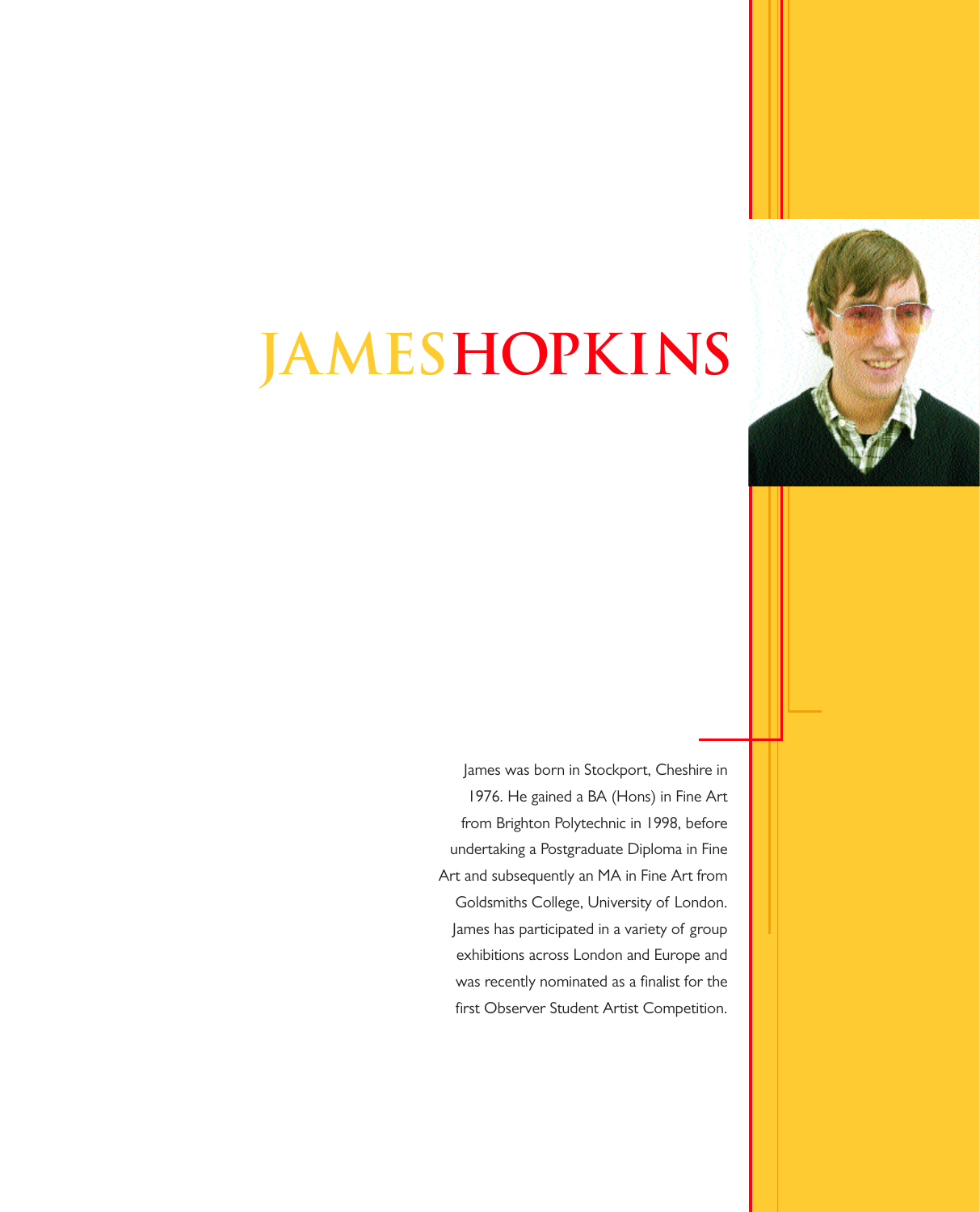### **jameshopkins**

Traditionally greenhouses were the engine rooms of gardens and large estates. They were the centre of horticultural research, a place of propagation and protection of future generations of trees, plants and shrubs. The shed or greenhouse at the bottom of the garden can hold many secrets. It can be a forbidden place; a place open only to those with 'green fingers' or initiated in the rituals of pollination.

James Hopkins' Jerwood proposal is designed to exploit the mystique of the greenhouse and its symbolic association with landscape. His plan is to place a simple metal greenhouse centre stage, granting the self assembly greenhouse a prominence usually reserved for more elegant, less mundane structures. The greenhouse structure will be modified to enable it to be assembled around the trunk of a mature tree, giving the impression of a huge natural form thrusting through the roof. The contrast of this rendering, "visually alludes to some previous paranormal activity".

The large tree protruding through the roof of the greenhouse will create an allusive juxtaposition of structure and growth. Has tampering with the cycle of growth forced the tree to shoot through the roof, or has some magical presence resulted in a Jack and the Bean Stalk situation?

At first glance there is a strong narrative; a greenhouse built around a tree, inviting the public to explore the three-dimensional nature of the structure and its relationship to the tree. As visitors attempt to define its purpose, a more threatening, sinister presence will be revealed. It will be a greenhouse without windows and no entrance, creating an hermetically dense, impenetrable structure. Any attempt to gain access will be in vain. There will be no way out and no way in.

The work of James Hopkins thrives on turning the familiar into the unfamiliar, of creating new contexts for quite mundane and ordinary situations. His work draws on childhood memories of the Wizard of Oz, Alice in Wonderland and other stories that turn the familiar into a surreal, sometimes edgy experience. Having exhibited extensively in this country, Germany and Italy, he now wants to work on a larger scale and extend his ideas into the landscape. The structure will be a simple aluminium greenhouse measuring 8ft x 6ft. The roof will be modified to accommodate the tree trunk and powder coated aluminium sheet metal will be used instead of glass.

The work will be sited to encourage visitors to explore the three-dimensional nature of the installation, to be inquisitive about its strong formal, but physically inaccessible presence. Hopkins wants to create a work that generates a dialogue not only with the landscape, but also with visitors and their perceptions of art, illusion, nature and reality. He wants to provoke people's imagination, encouraging them to ponder over what secrets might be held within.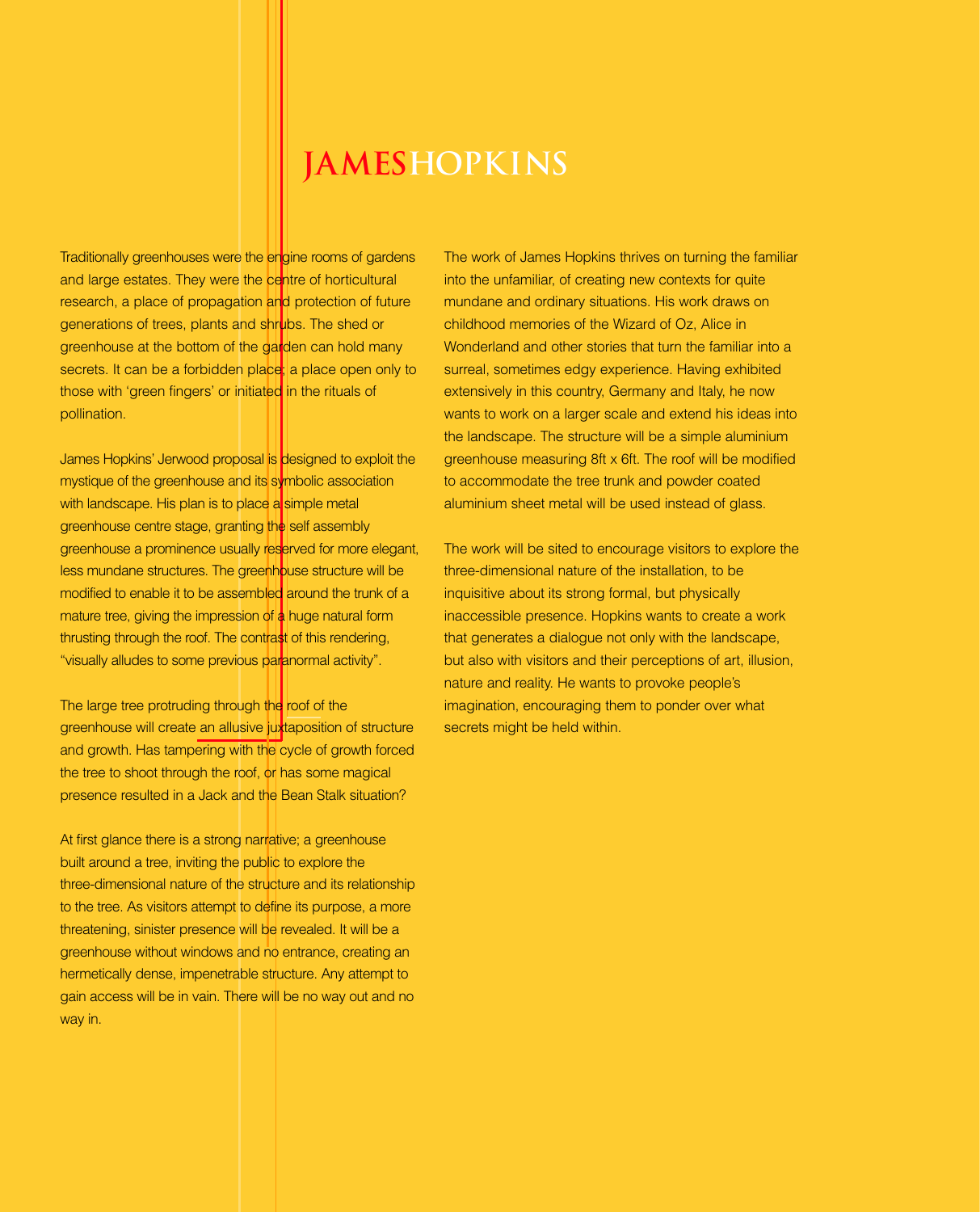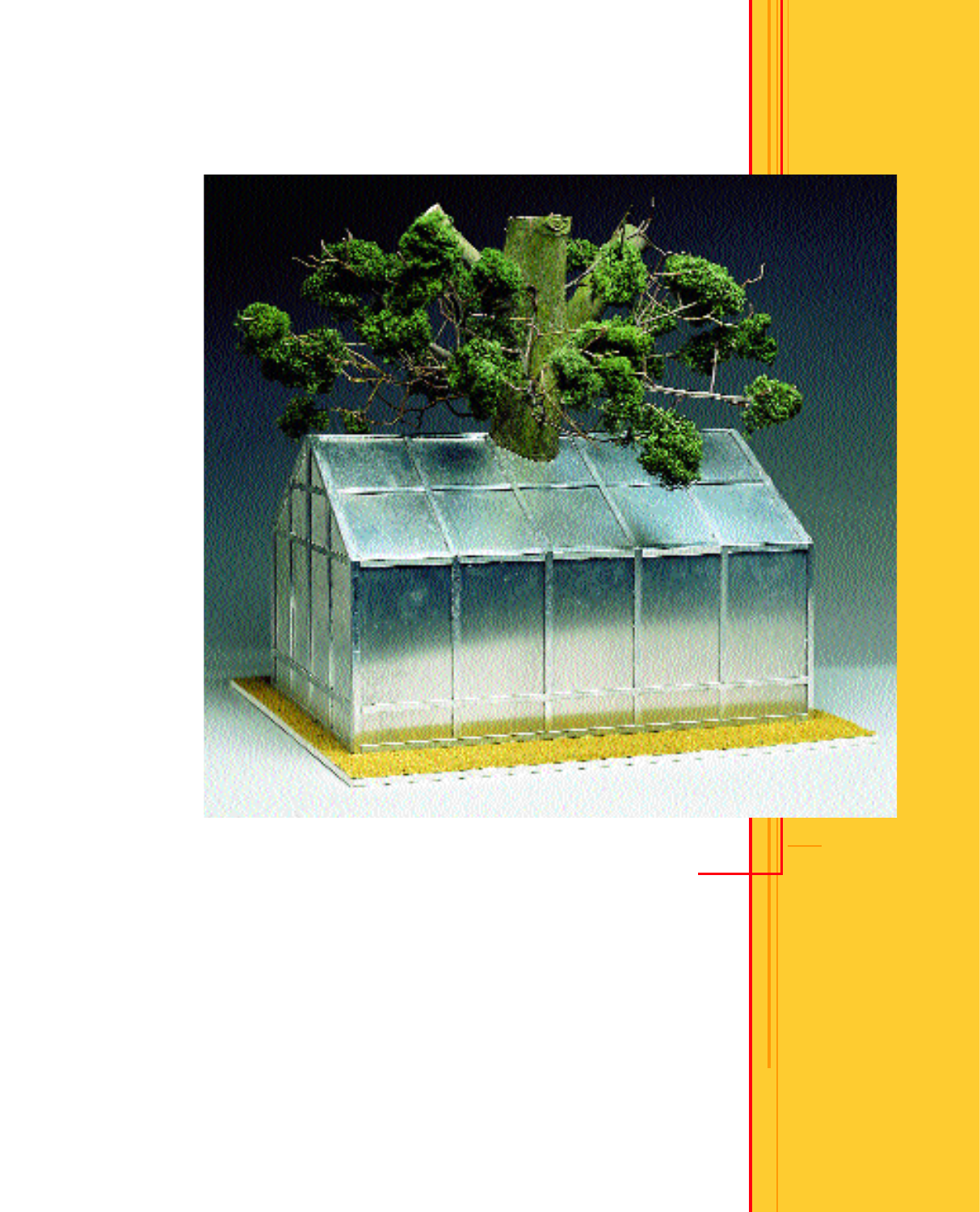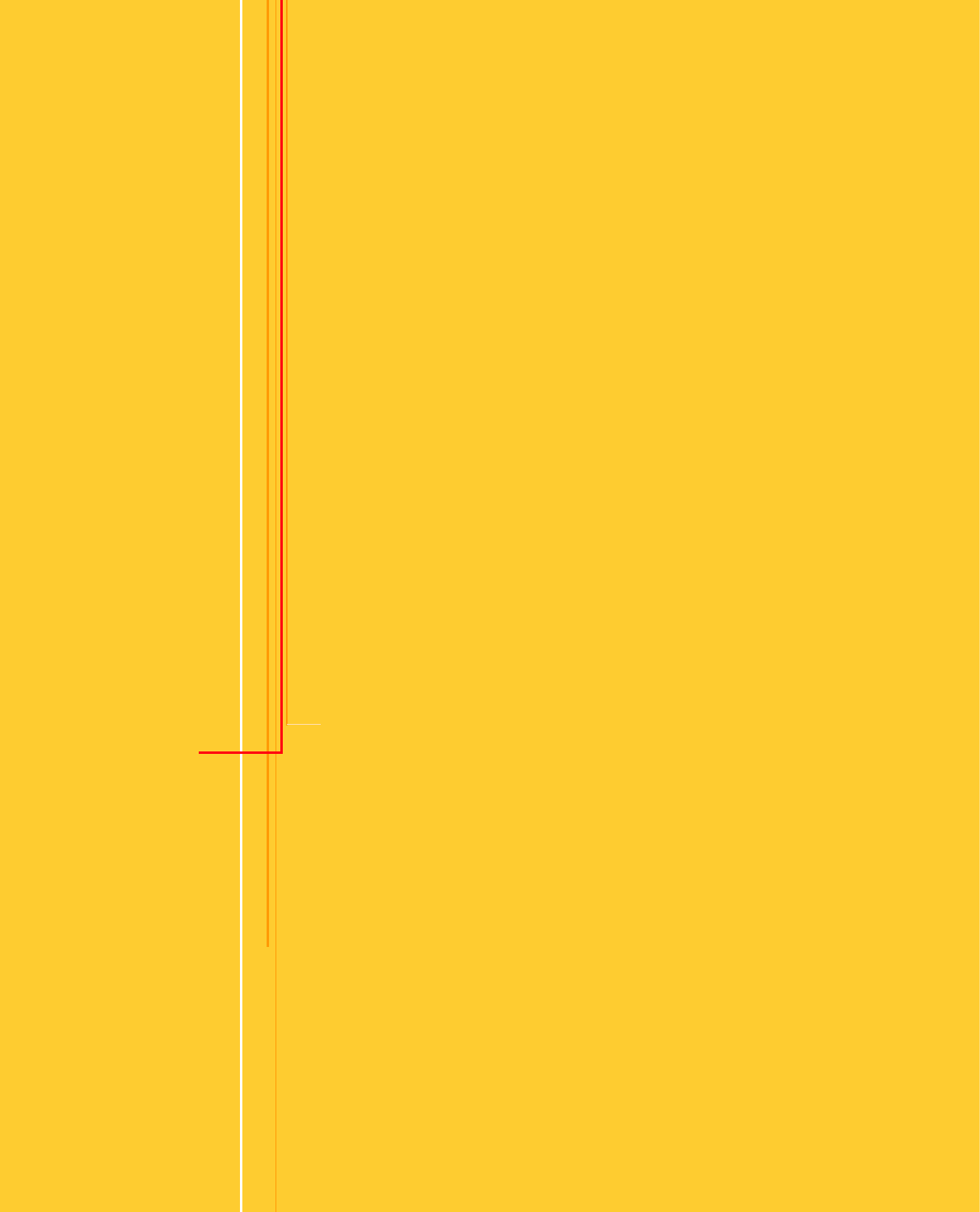# **gereonkrebber**



Gereon Krebber was born in Oberhausen, Germany in 1973. He studied for a Diploma at the Art Academy Dusseldorf, before completing an MA in sculpture at the Royal College of Art in 2002. As well as exhibiting widely in Germany and London, Gereon has won many awards for his work. In 2002 he won the Deutsche Bank Pyramid Award and the Remet Art Award, both of which were awarded in London, and 2001 he won the Wilhelm-Zimalong-Preis Award in Germany.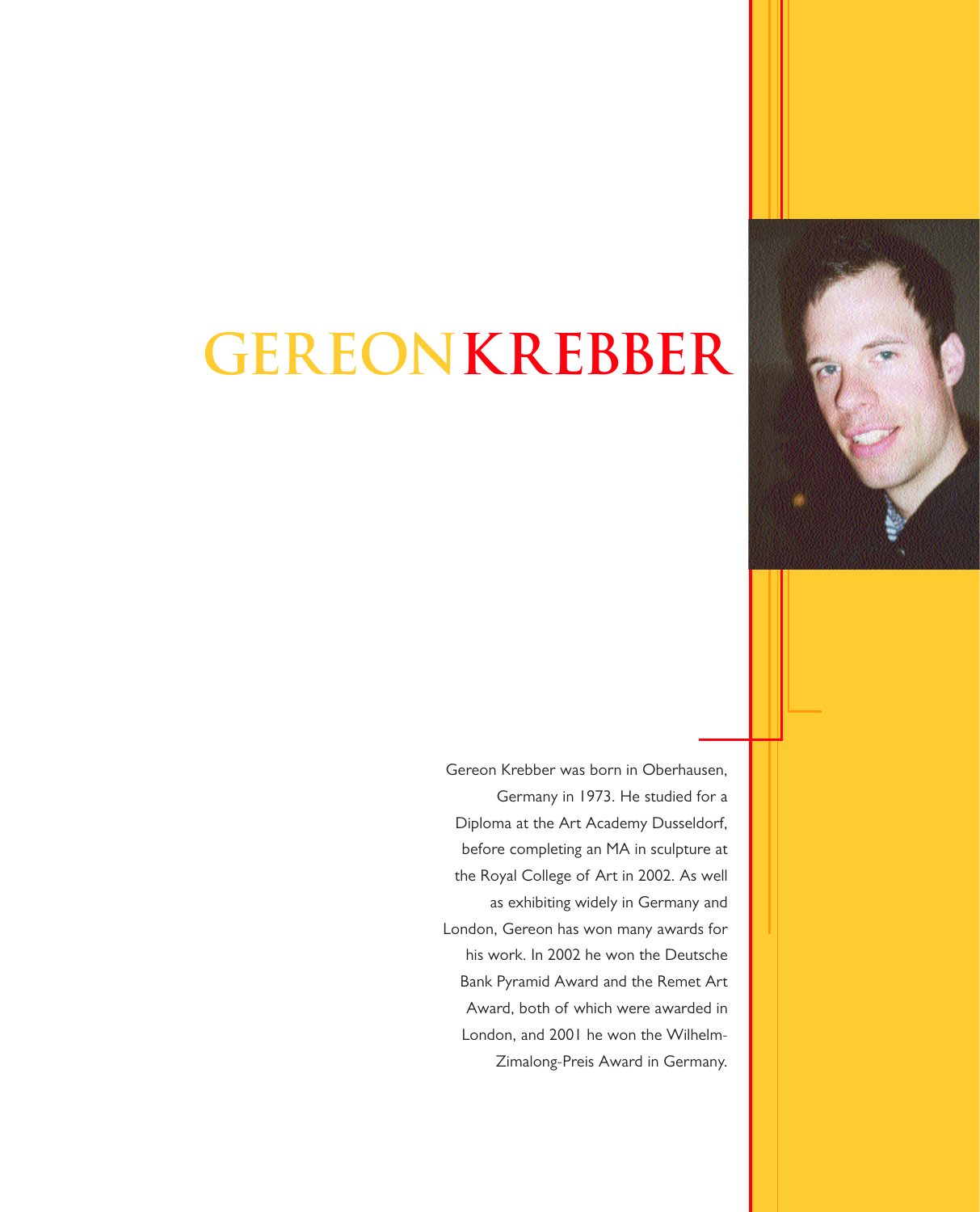### **GEREONKREBBER**

Everyday objects have a deep fascination for many sculptors. Objects have been selected as ready mades and have been transformed by artists, giving them new life and new meaning, as elements within works of art. Certain industrial objects, utensils and tools are chosen for their shape, form and texture as well as their containment of space. Gereon Krebber has a strong sense of sculpture and an understanding of three-dimensional form. He has a keen interest in creating forms which have associations with industrial objects, as can be seen in Turbine (2000) or earlier works such as Gas (1999), made from fired clay. His recent work has a smoother, more fluent sense of form, but he is still concerned with creating works whose sculptural presence is strongly reminiscent of 'usual objects', for example Vase (2001 –2002) made from aluminium.

Grebber was born in Germany and studied in Düsseldorf. He came to this country to continue his art studies and now lives and works in London. He has contributed to a number of exhibitions and has received several awards for his work in Germany and Britain. His proposal for Jerwood provides him with a new challenge, a chance to create a sculpture to be sited in the landscape. His plan is to build a tin with its top slightly askew. It will be cast in aluminium, a lightweight but very strong material, used extensively in industry. His choice of this versatile material is deliberate, as at first glance Grebber wants this work to look like an everyday object, "we know this material from everyday life".

Tin's are commonplace. They have functions: to contain, to dispense and to be stored in a cupboard or on a shelf. Under Grebber's direction the tin will be transformed into a giant sculpture. To add further ambiguity the one and half meter tin will stand in the landscape, taking on a monumental status. Although the skewed top will become part of the sculptural form, it will still give the appearance of movement: will it be possible to open or close? What does it contain? What is trying to get out? The artist's intention goes well beyond creating a large tin. He is a sculptor who is manipulating form and materials to create a work which challenges the senses and our understanding of scale. Fluidity, mass and perfectly conceived forms are critical to conjure up an emotional response from the public. The "deadpan humour" of the work, the trivial given a strong cultural presence, the comic situation, should illicit a wry smile and at the same time a "shiver", induced by the cool, slightly "unloving character" of the material. Tin has the potential to create an overwhelming presence in the landscape. Through this work Gereon Krebber wants "to model two different emotions" in one form: "opening and closing, grace and stillness are mingled and frozen in an autonomous object".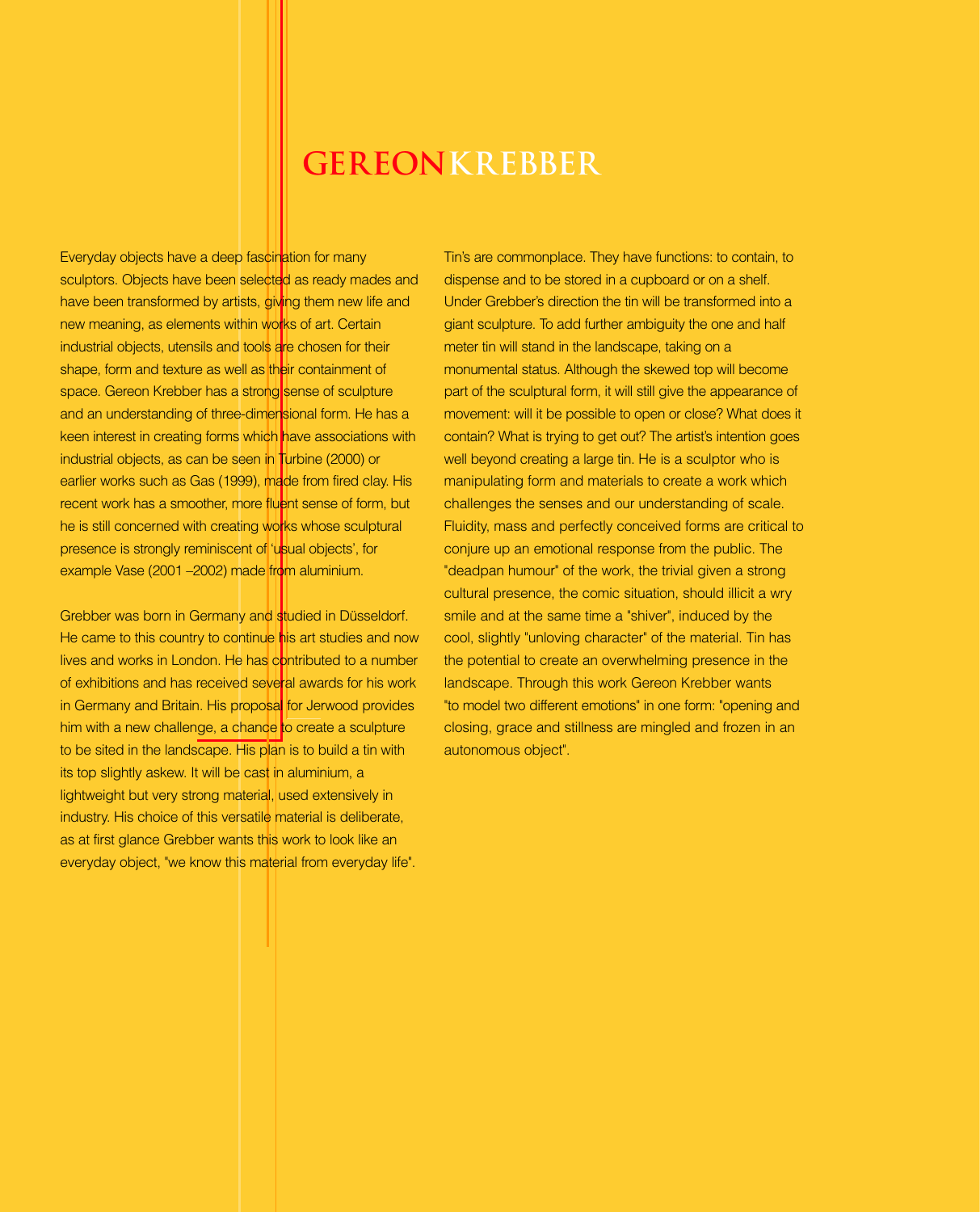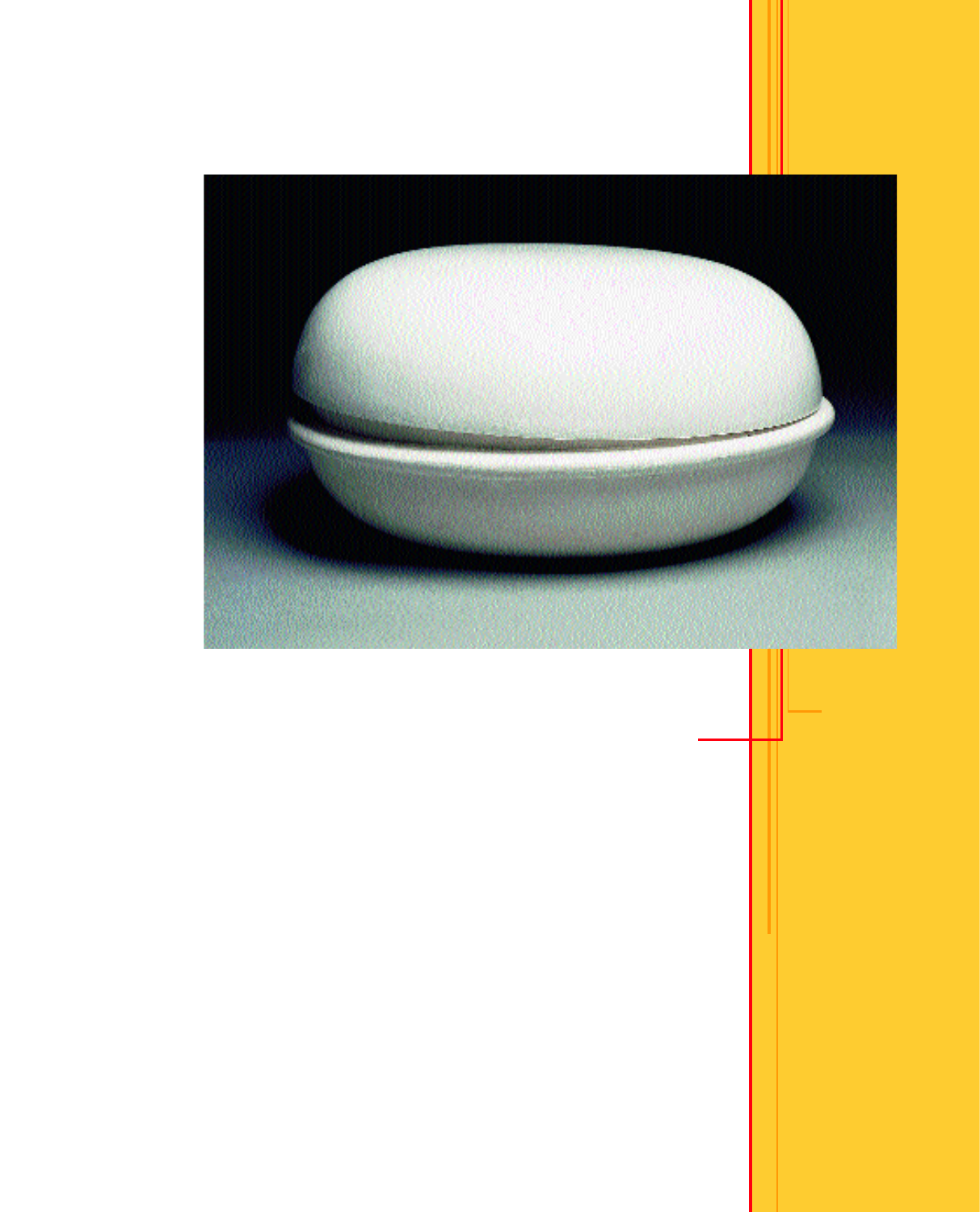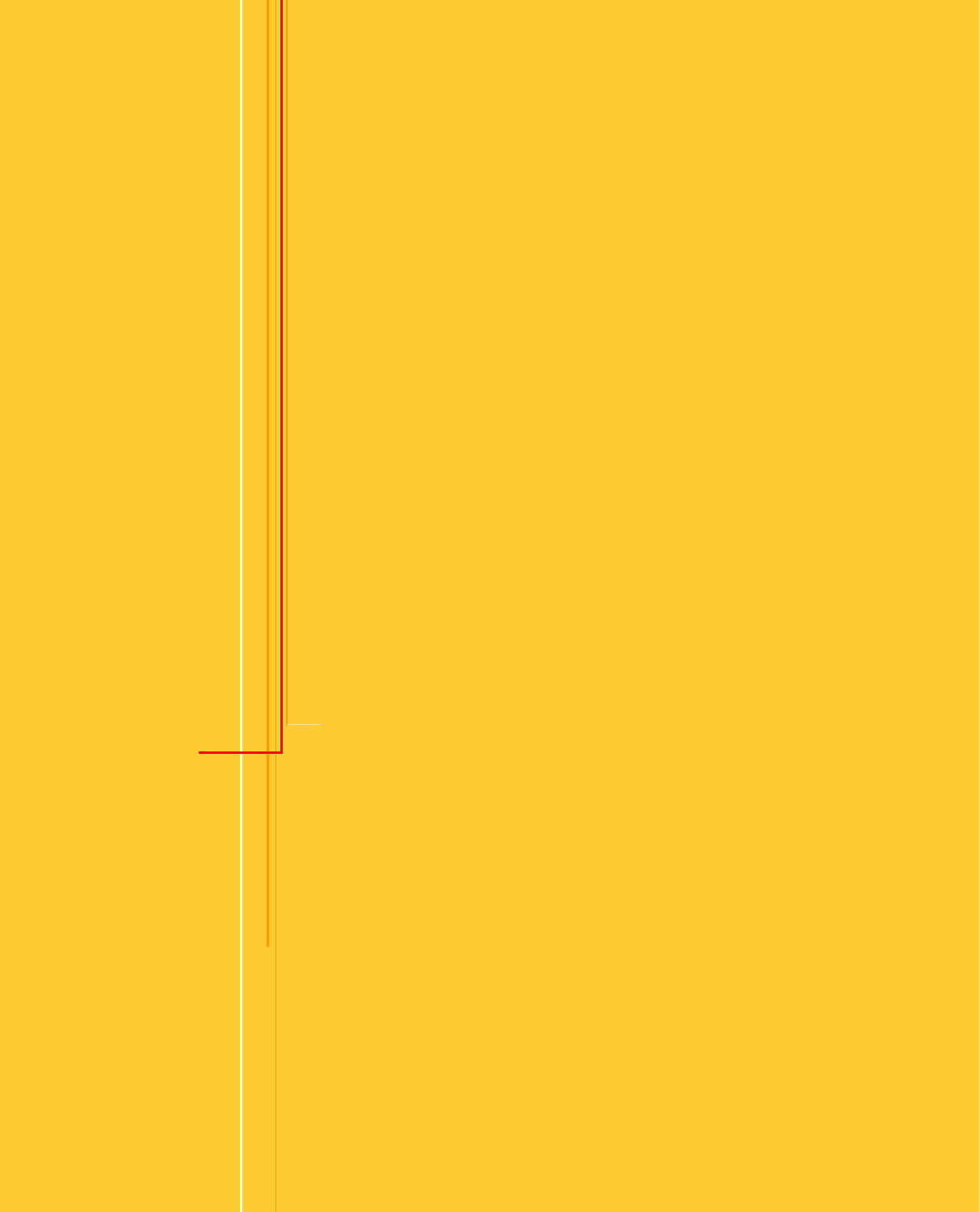# **HewLocke**



Hew Locke was born in Edinburgh in 1959. He studied Fine Art at Falmouth School of Art and in 1994 gained an MA in Sculpture from the Royal College of Art. Hew has taken part in a number of group exhibitions as well as having solo shows at the Chisenhale Gallery, London and the Horniman Museum, London. His work is held in both the Saatchi Collection, London, the V&A Drawing Collection, London and also the Peter Norton Foundation Family Collection, Santa Monica. Hew was also awarded the Paul Hamlyn Award and the East International Award in 2000.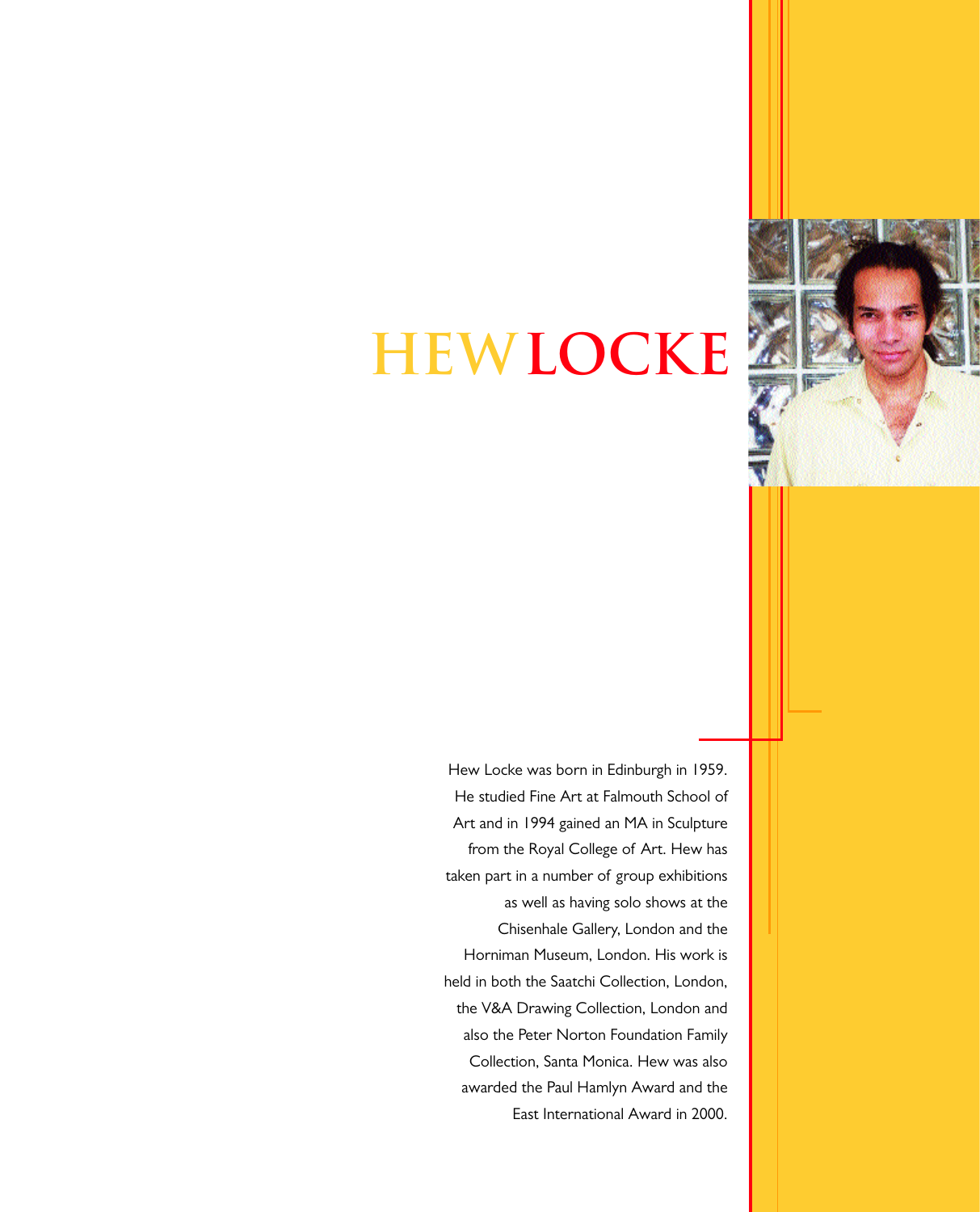### **Hewlocke**

Although Andy Warhol's brash images made us aware of new icons and Klaus Oldenburg has helped us re-evaluate the monument in public places, sculpture, particularly public sculpture, was at one time almost exclusively designed to represent power and glory. The subject matter of public monuments reflected the great and the good, warriors, emperors and, of course, royalty.

Hew Locke was born in Guyana and studied art in the U.K. He has produced a strong body of work which draws freely upon his African-Caribbean background and his observations of life in Britain. His most recent work explores the fascination we have with the royal family. In The Heir Apparent he has cut silhouettes of royal heads from wood and through a skillful process of building up rich textured surfaces using crochet, feathers, toys, cardboard, fake eyes and sequins, he has imbued the works with a colourful life and royal identity.

During a visit to his native Guyana in 1987, he discovered a fallen statue of Queen Victoria. As a royal symbol of colonial power and empire, this statue had originally been created to stand outside the Law Courts. When Guyana became a Republic in 1971 the statue was removed and dumped in the Botanical Gardens, attracting mud and weeds.

Although Locke's proposal for Jerwood has its roots in this specific memory it goes well beyond that. He is searching for a way to work on a larger, a more public scale which will allow him to fuse together his visual memories of diverse cultures, the colourful material he surrounds himself with and popular mythologies of England.

The sculpture will consist of a relief head cut into an 8ft block of resin. The block will be buried into the earth with only the area around the head remaining exposed. Locke wants to create the impression of a colossus, buried by the forces of time with an excavated head peering upwards, into the heavens. His preferred location for this

burial mound is "a secret glade" which will add to "the elegiac feeling of the piece". The siting is important as the artist wants to encourage visitors to approach the work from a distance and from many angles. Sufficient natural light must also be available to illuminate the translucent material, highlighting a multitude of colours held within the form. On closer inspection the exposed form will gradually start to take shape, revealing the profile of a familiar head: the Queen of England.

The colours will relate to the extraordinary range of material Hew Locke plans to pack into the resin. The choice will reflect popular culture, royal souvenirs and memorabilia, from Beefeater models to toy soldiers. Numerous royal buttons, including Pearly Kings and Queens, will also be packed into the resin, as will plants, insects, snakes, garlands, animals and flowers, creating an exotic landscape inside the royal countenance.

This is a bold and ambitious proposal. It is an attempt to freeze ephemeral material, collected by Hew Locke, into a sculptural form and to fuse several cultures, popular imagery and different views of art into one, creating a very public sculpture. Although the work will refer to the fetishistic and symbolic aspect of royalty, it will not be a royal portrait but a sculptural object placed in the English landscape. "The Queen is both symbol and object" and in this instance will be the catalyst for a proposal with many intriguing facets.

Locke's desire to place a work in the English landscape has been influenced by his interpretation of a romantic mythology of England. Planted in a woodland glade, the head will be viewed as a "fairy object – the scene reminiscent of a Richard Dadd painting. Like fairies, the piece will be beautiful, delicate and powerful".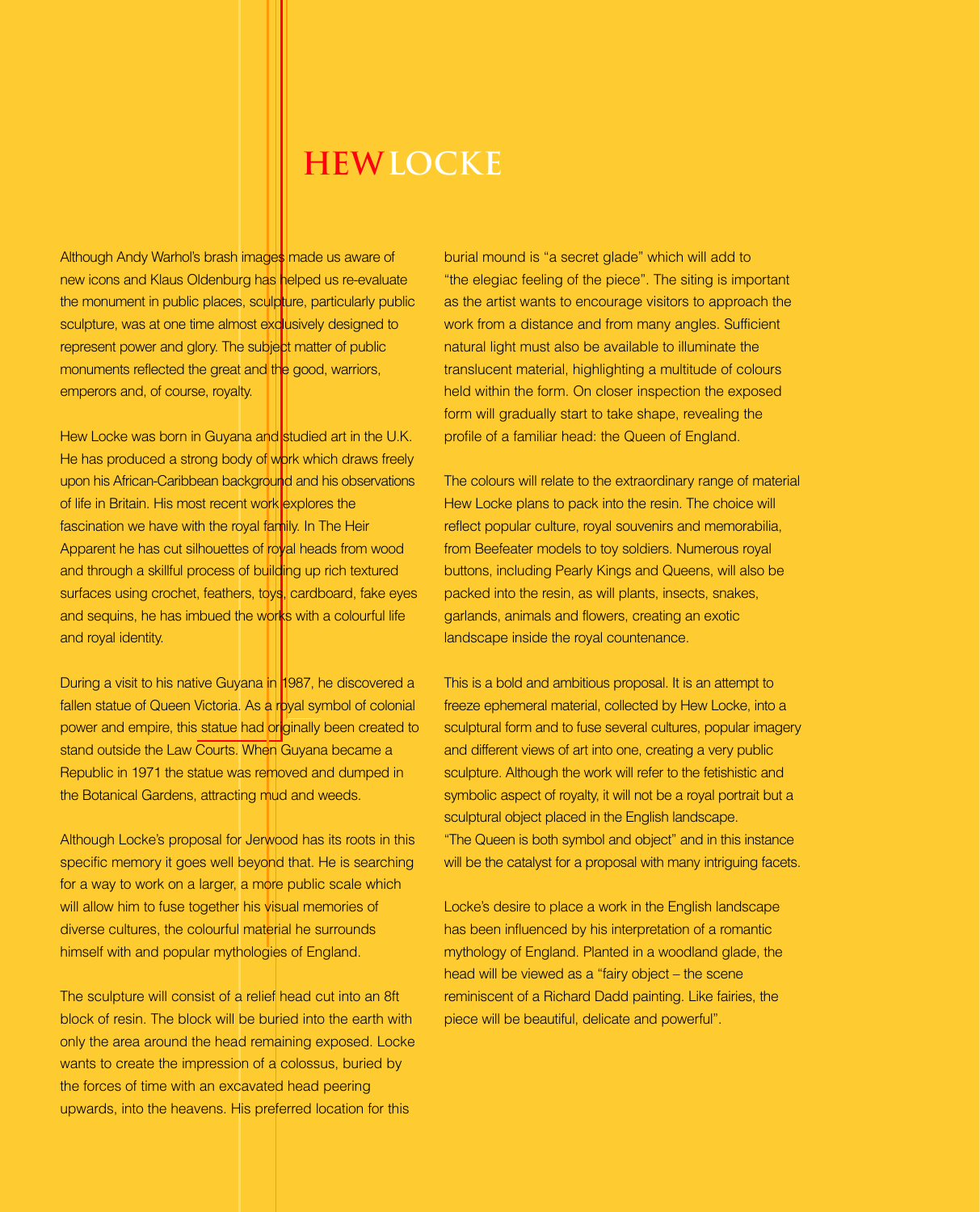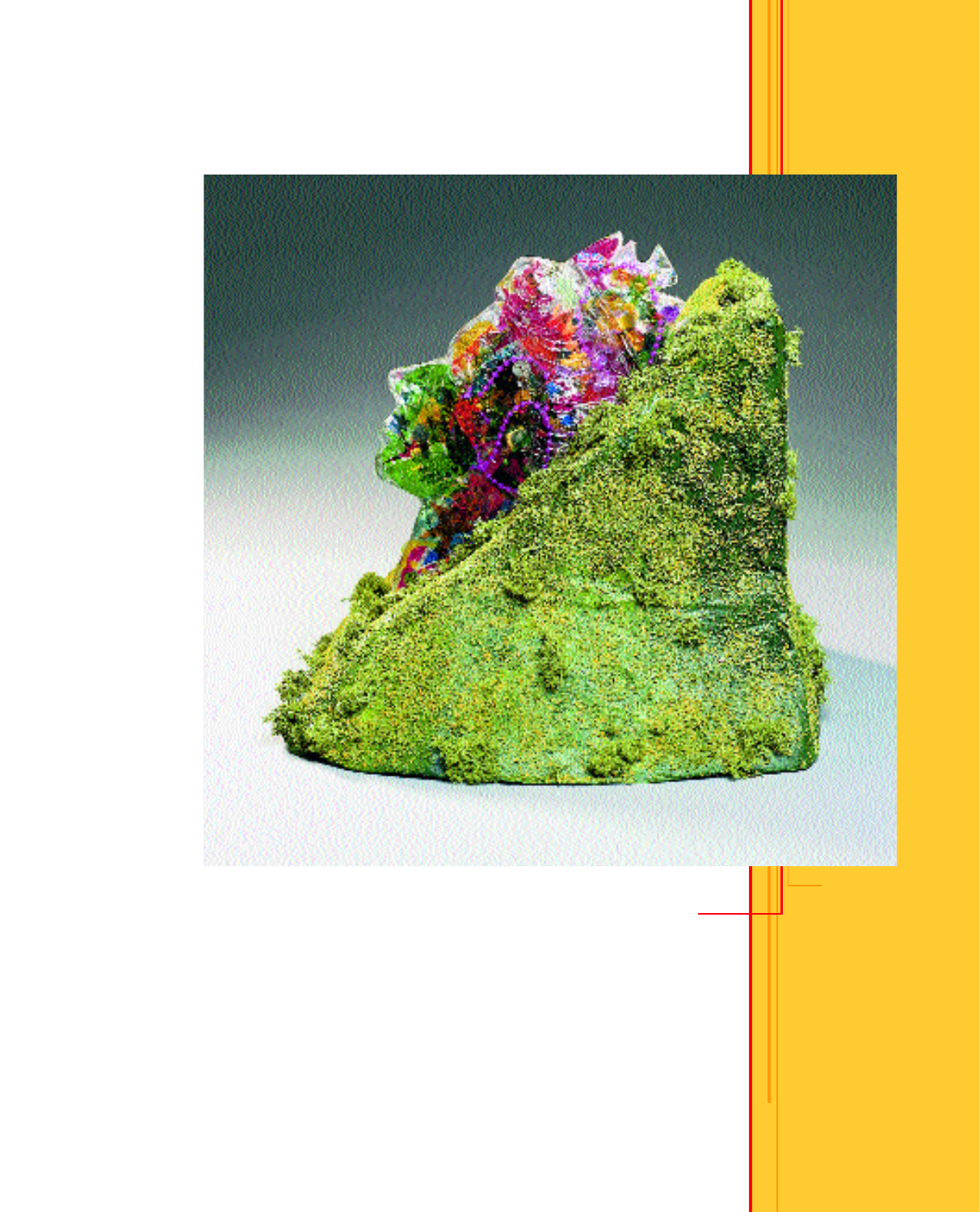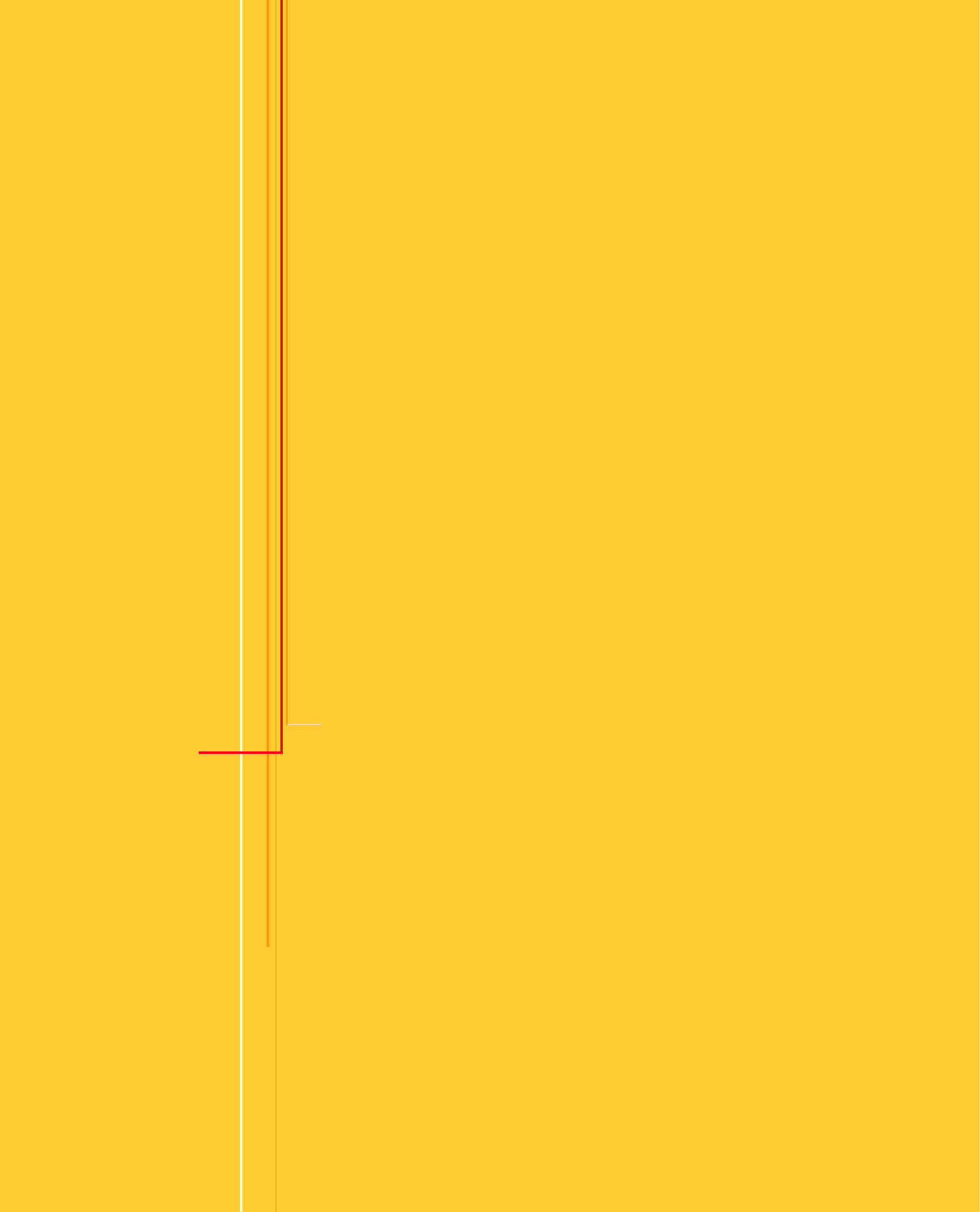# **simeonNelson**

Simeon Nelson was born in the UK in 1964, he grew up in Australia and obtained a Bachelor of Visual Art from Sydney College of the Arts. Having exhibited in a number of solo and group shows in Australia and Japan, Simeon now lives and works in London. He recently participated in the *London Biennale 2002* at the 291 Gallery, Hackney, London and has been awarded several commissions, including the Westminster Public Art Committee Sculptural Commission for 199 Knightsbridge, London. Simeon is currently a part-time senior lecturer at the Faculty of Art and Design, University of Hertfordshire.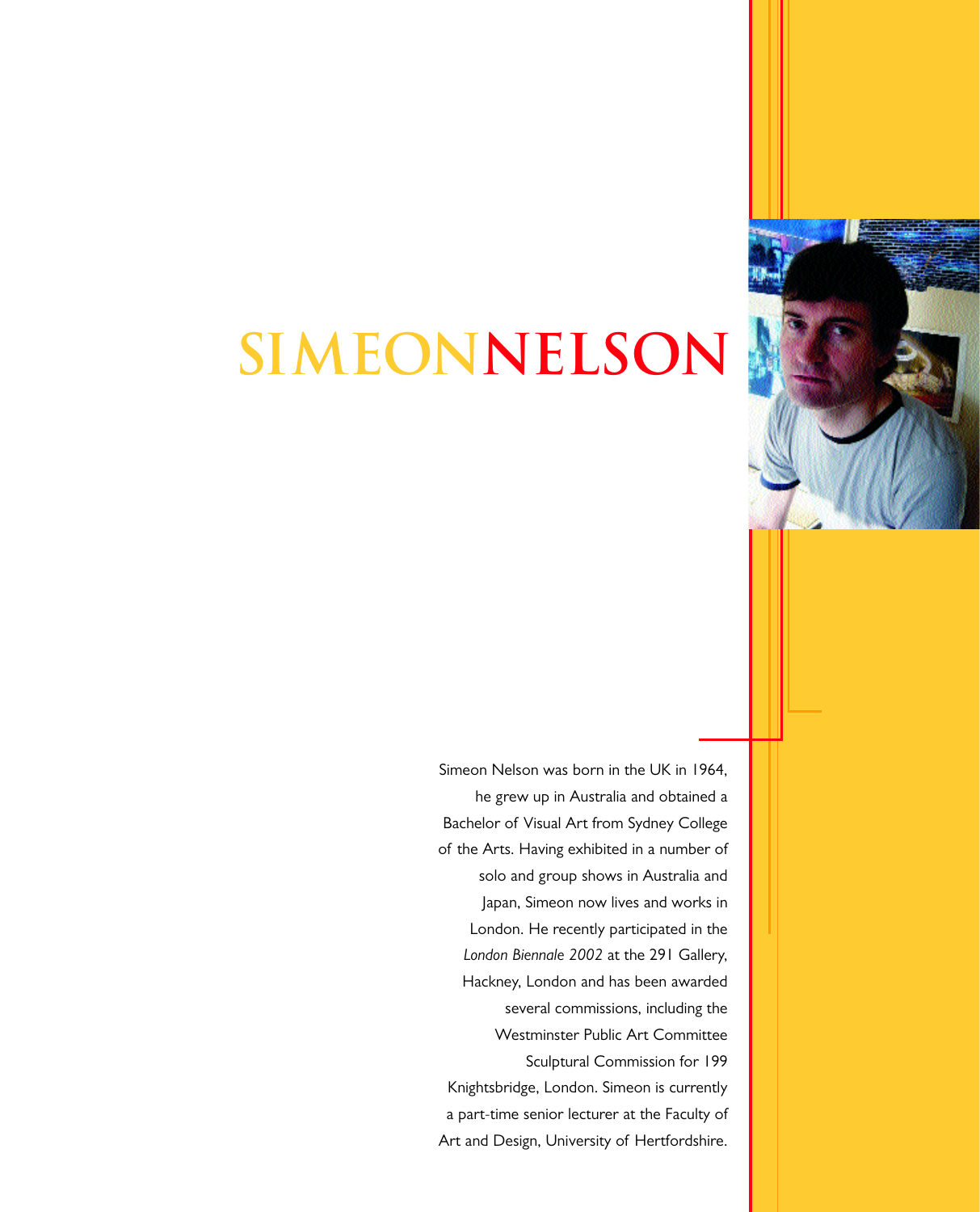### **Simeonnelson**

Although born in Britain, Simeon Nelson studied Fine Art in Sydney. For over a decade or more he has exhibited in Australia and other countries, creating installations which tap into his concerns with growth and nature and how nature is represented and perceived. A key to this examination is the quote he has used by Oscar Wilde:

Nature is no great mother who has borne us. She is our creation. It is our brain that she quickens to life. Things are because we see them, and what we see and how we see it, depends on the arts that have influenced us.

Looking at and observing trees are dentral to Nelson's practice. Trees are, however, a metaphor for his wider concern with patterns of growth and the similarities between the urban and the natural, the large and the microscopic. His references are wide ranging, contemplating the conceptual links between the growth and life of trees, the root diversity of websites and the "infinitely intricate tracery of the lungs or vascular system of the human body". For Nelson it is all part of an interconnected system; "feedback loops mutating, evolving and re-combing in an endless exchange of energy and information". Harmonising these encyclopaedic interests and thoughts into a sculpture for the landscape is the ambitious task Simeon Nelson has set himself.

He has work in many collections in Australia and has a good deal of experience of creating sculptures for the landscape. An example is Pollinator (2001), a sculpture he exhibited in Werribee Park, Victoria as part of the Lempire National Sculpture Award exhibition.

The starting point for his Jerwood proposal is a tree: a particular tree the artist has identified, studied and photographed in Hyde Park, London. Nelson has selected a section of one of his digital photographs, depicting the branches of the tree silhouetted against the cold winter sky. This section, which emphasises the stark bareness of winter branches, has been 'vectorised' into a composite, prior to being laser cut from sheet steel. The finished work will be constructed from four identical sections cut from Cor-Ten steel plate. They will then be assembled to form an open rectangle and welded together in the centre ensuring that 'an identical branch pattern protrudes at each quadrant'.

The work is planned as an artificial tree in the landscape. The Cor-Ten steel plate will be sand blasted and allowed to rust, creating a rich patination which will complement and echo the surrounding organic colours. The stark silhouetted branches will demonstrate a symbolic link with surrounding trees but the digitalised base sunk into the ground will emphasise the link with new technology and different forms of growth and pattern making.

Simeon Nelson brings to this project his observations of the wide open spaces of Australia and a thoughtful understanding of the designed landscape through the aesthetic concerns of Capability Brown and others. He wants to exploit the vistas of Witley Court and the park, encouraging visitors to view the work from a distance, and at numerous angles to appreciate the moiré effect created by the overlapping of the silhouetted shapes.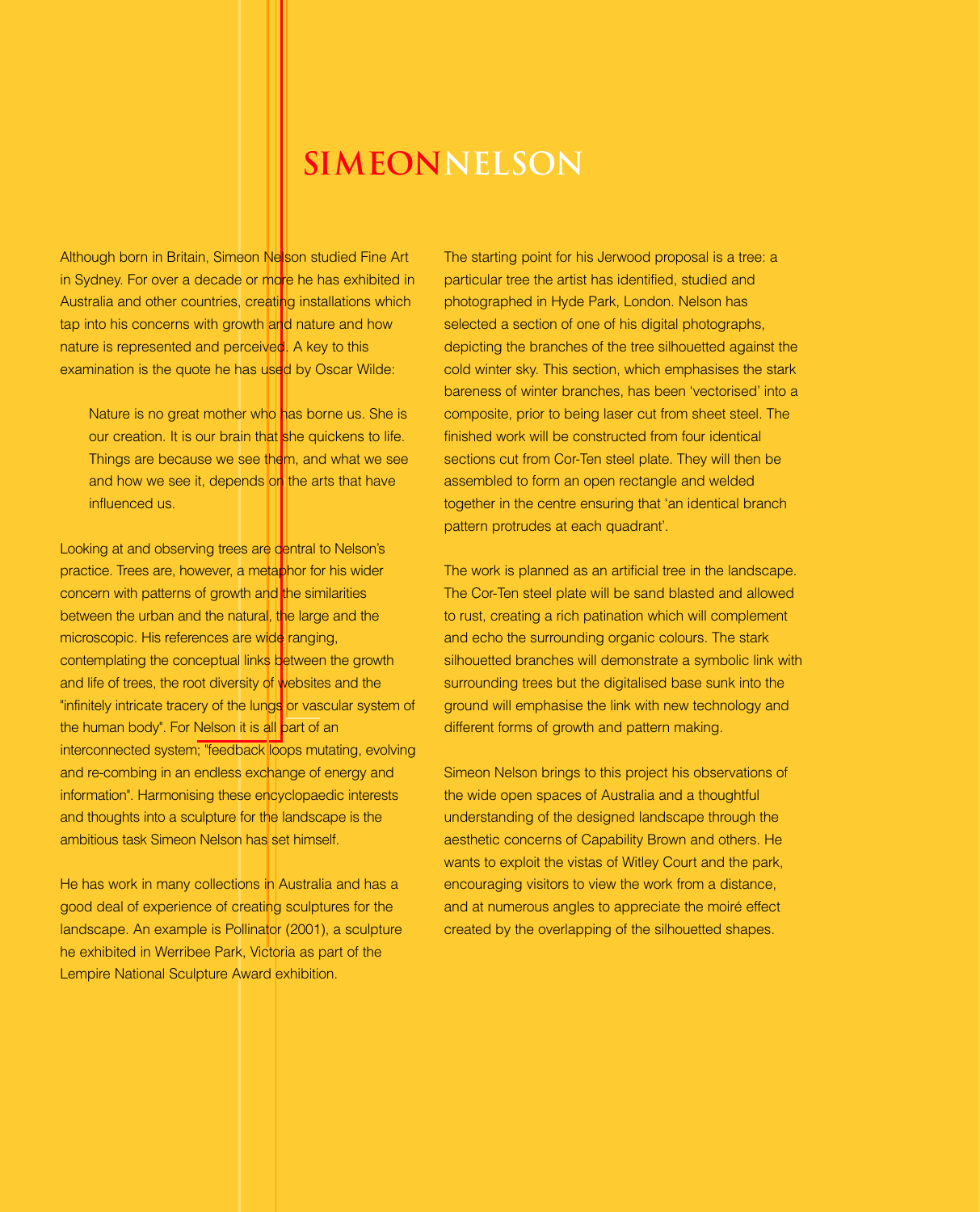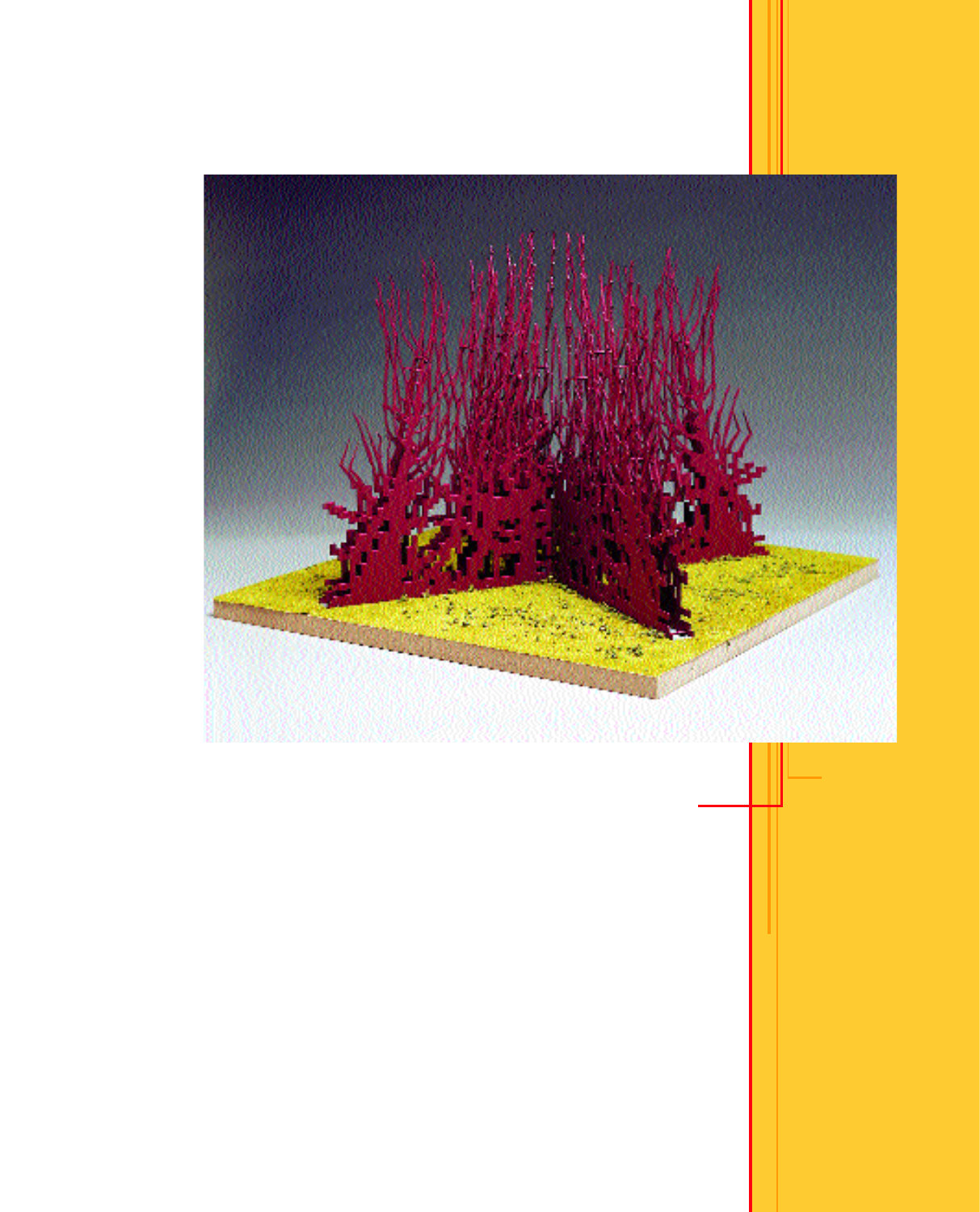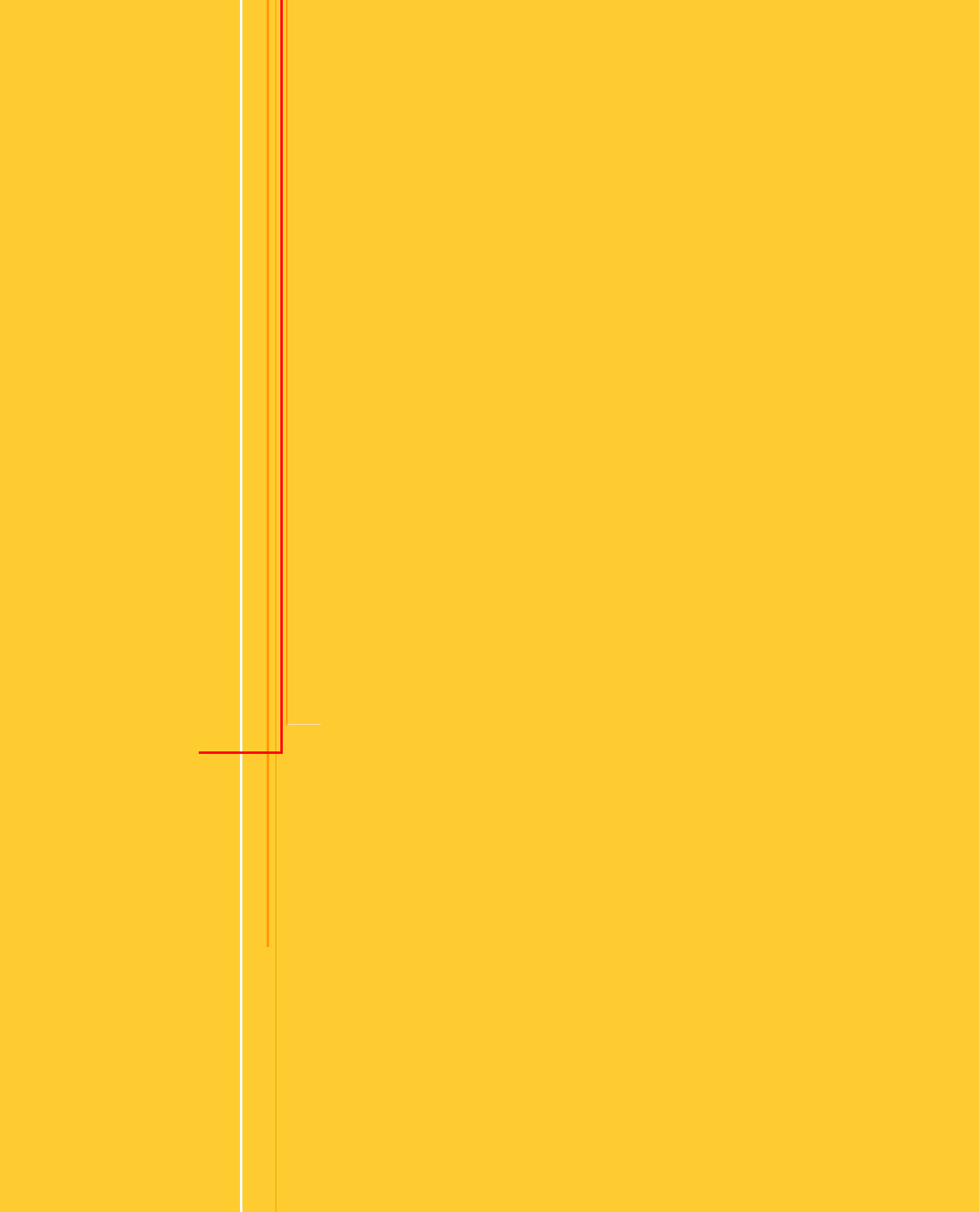# **MichaelShaw**



Michael Shaw was born in 1973. He obtained a BA(Hons) in Fine Art from Leeds Metropolitan University in 1996 and is currently studying for a PhD in Sculpture at the University of Gloucestershire. As well as having had group and solo shows in Europe and America, Michael has received awards from the Kensington and Chelsea Arts Council, the University of Gloucestershire (Publishing Bursary) and the AHRB Postgraduate Award. Alongside his research for his PhD, Michael currently lectures sculpture part-time at both the University of Gloucestershire and Western College, Western Super Mare.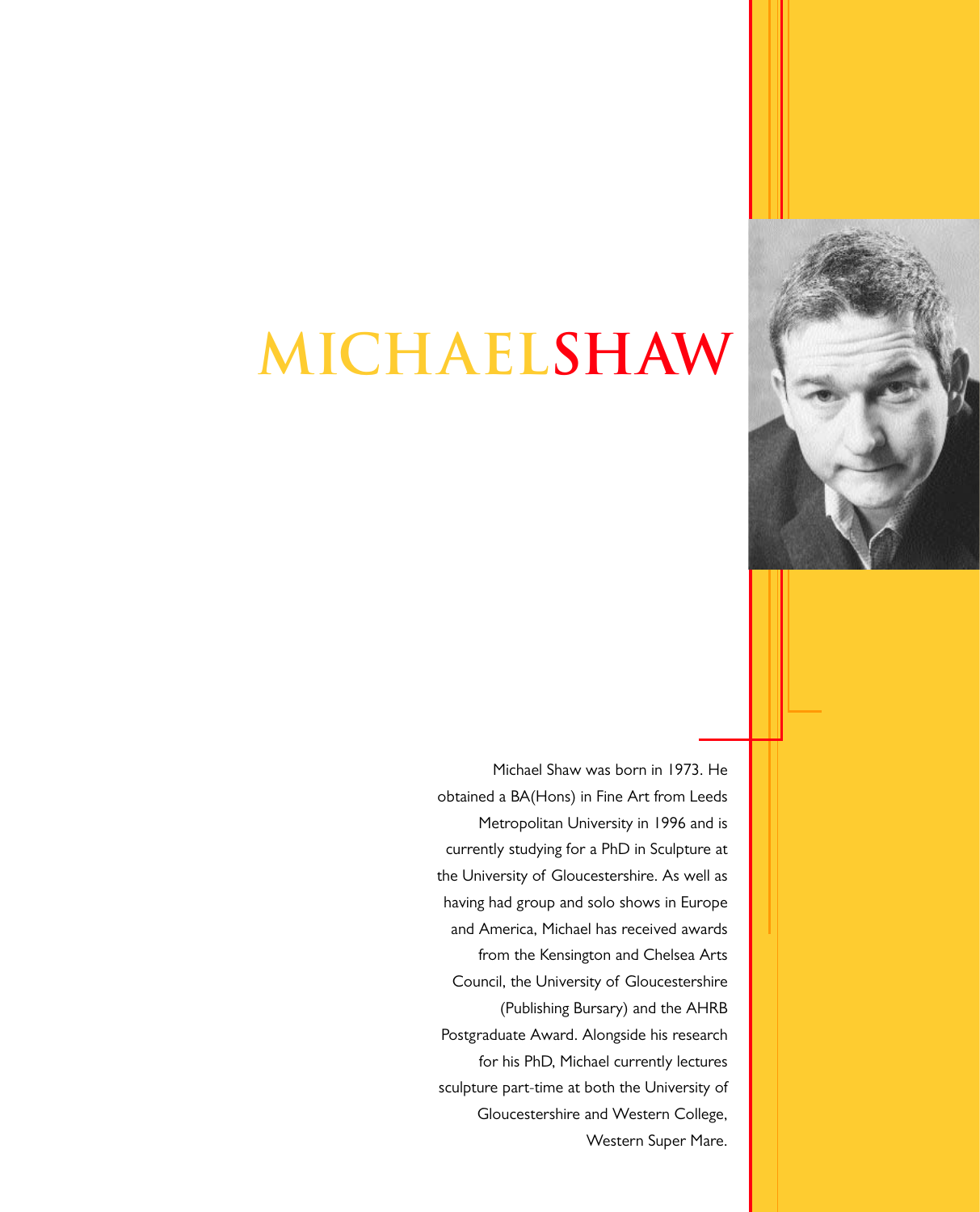### **MichaelSHAW**

A main aim in my practice is to make work that can somehow embody very real and physical sensations of movement and fragmentation as perceived in the world around me. It has an essential relationship with drawing, as a very direct way of processing understanding of my immediate physical environment. It is a breathing practice, a language of shift

I use materials that are wide ranging and come from a variety of sources, but are nonetheless very particular. In the last large-scale work, 'Thunderhead II', the main structure was made from vigorously deconstructed wire retail crates, intertwined with synthetic ropes, strings and fibres, fluorescent tubes and inflatable toys. Often the objects and materials used are on the brink of being discarded or are found dormant, passive, in a state of redundancy. I want to give some kind of life to them; somehow energise them

What this prize would give me is not only the means to realise my work on a large scale in an outdoor environs, but also the opportunity to challenge my current ways of making. It is a way of realising a piece of sculpture while deepening my understanding of the use of materials, in this case, creating a sculpture entirely out of metals. Firstly, I would approach this project by using the same sets of things, but, elements would be centred on objects with very specific to aspects of movement, situation or circumstance in the human condition (such as chairs, shoes, helmets, ladders and vesselsluggage and crockery for example). The drawings express the kind of energy I want the piece to have and also identify what I initially see as four main parts to the piece's

• The luggage section would be the heaviest and most volumetric part of piece, made entirely in bronze. The bags, briefcases and so on would be cast individually from 4-5 moulds; the waxes would be manipulated before being cast in metal. It would be about six-seven foot high and probably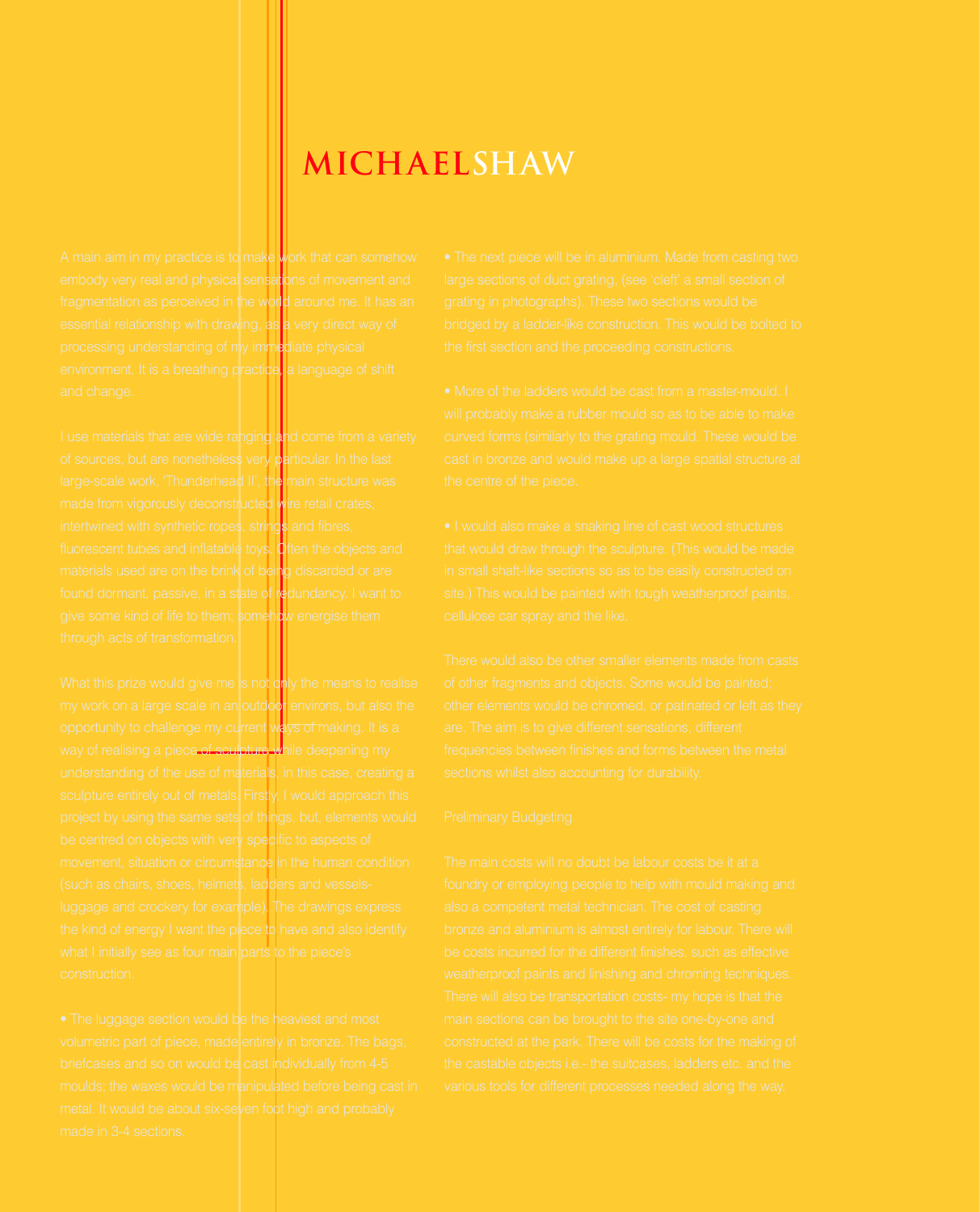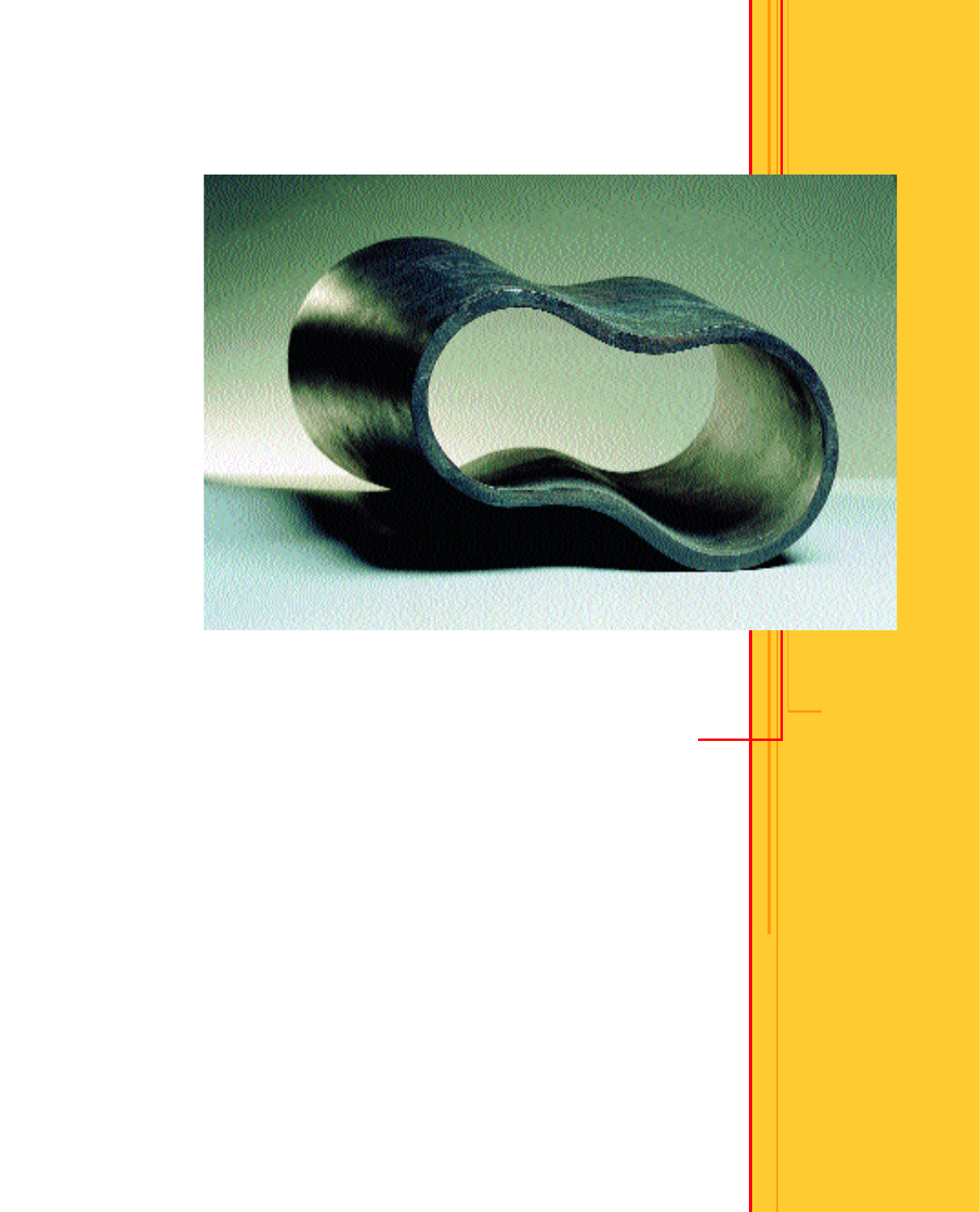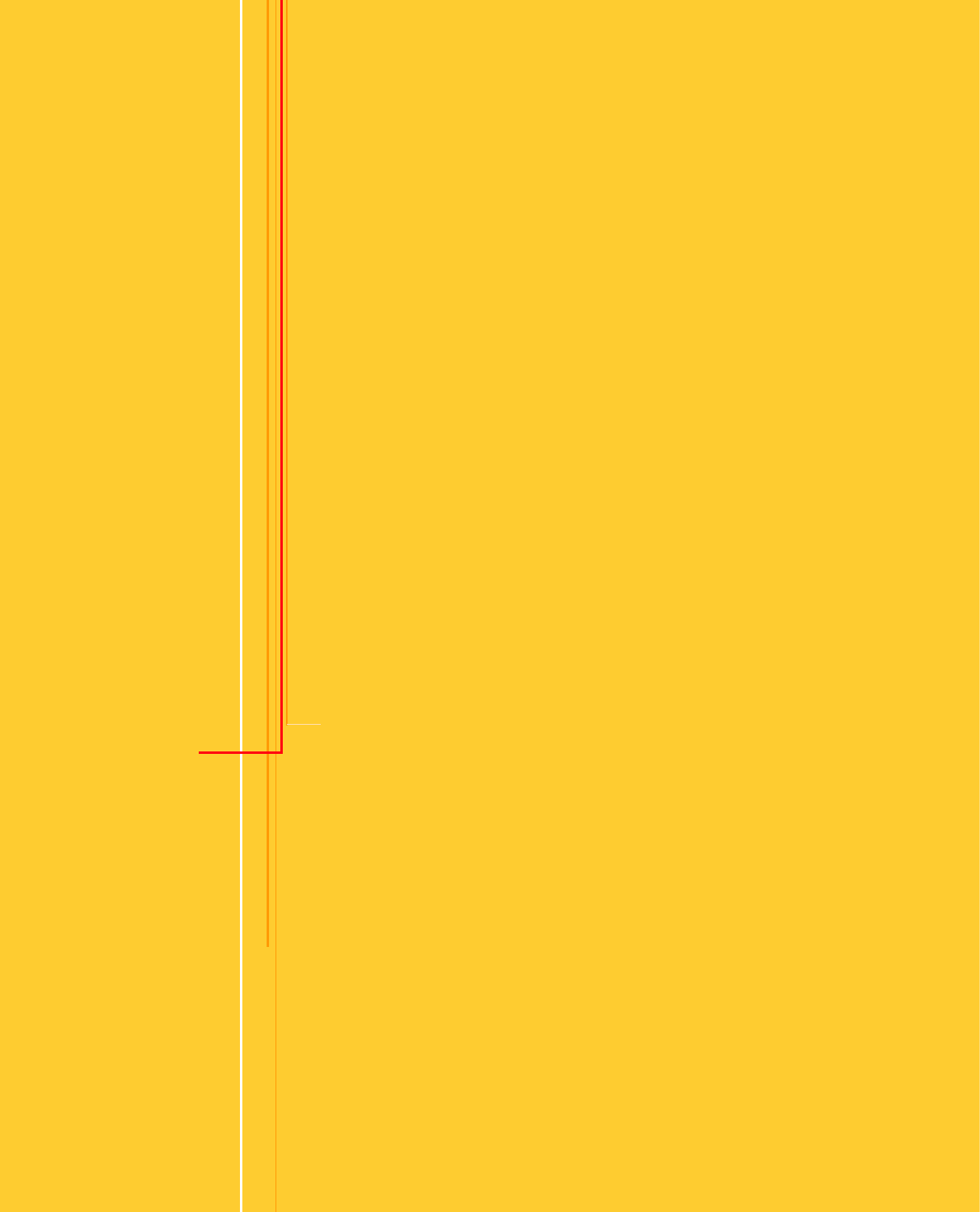# **NOAHSherwood**



Noah Sherwood was born in Montreal, Canada in 1976, but was educated in the UK. He studied Fine Art at Kent Institute of Art and Design before obtaining an MA in Sculpture from the Royal College of Art in 1999. Noah was awarded the Mann Group Portfolio Prize for Drawing in 2001 and the Credit Suisse/First Boston Graduating Student Award in 2002. He has exhibited his work in many group shows in London and across the UK, most recently at *Soap on a Rope*, Atrium Gallery, London.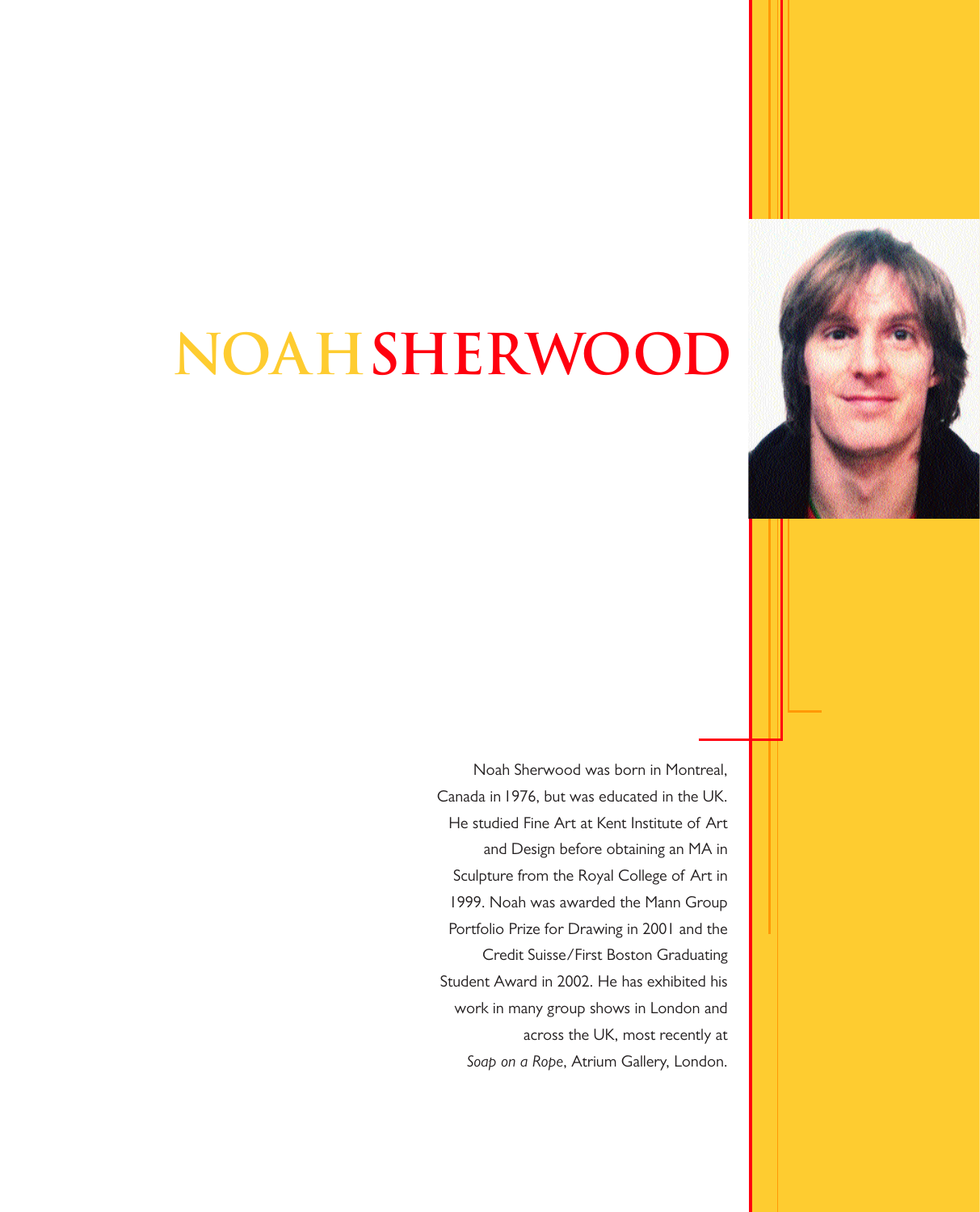### **Noahsherwood**

Artists from Kurt Schwitters onwards have shown us that discarded materials can be turned into meaningful objects. Tony Cragg's concern with environment is reflected in his use of manmade materials or, as he put it, "man modified materials". Bill Woodrow's hands have given new life and meaning to old washing machines and other domestic appliances. Noah Sherwood has a fascination for materials which are about to be discarded or made redundant. Through a process of resuscitation he gives them new life, transforming them into dynamic elements within his sculptures. Shifting patterns, shifting existences, change and movement are important concerns, as the artist strives to give form to "the real and physical sensations of his environment".

Drawing is essential to Sherwood's creative development, providing an immediately direct way of perceiving and digesting information and of forming a greater understanding of his personal and physical environment. Through the remarkably deft manipulation of inert, passive materials, he manages in his three-dimensional work to hold onto the energy and vitality of his drawings. Having experienced sculpture in the air, through hanging an expressive structure from the ceiling, in Thunderbird 2, Sherwood now wants to plant a sculpture in the earth. Following notable achievements in this country and abroad he is seeking an opportunity to make a larger, more permanent work. His ambitious proposal for Witley Court builds on his past experiences of manipulating and organising objects into sculptures, for example redundant chairs in Shakers 2002. The Jerwood proposal will attempt to fuse together a range

of everyday objects which are all associated with movement, including chairs, shoes and luggage. The luggage will be cast in bronze from individual moulds, manipulated by the artist prior to casting. The next section will be cast in aluminium. Deconstructed ladders will be cast from a master mould to form a central framework; cast aluminium grating will form part of the mass and a snaking line of wood will be cast and used to draw the whole sculpture together. Finally, tough weatherproof paint will add colour and further life to the dynamic structure. Set against the landscape, what at first may appear to be an amorphous mass, will visually cohere into an expressive form. The juxtaposition of the solid, open, moulded and grill-like textures will create a visual interplay with the natural background. Like a synthetic tree or shrub, the tangled and intertwining shapes will suggest an internal pattern of growth, form and organised chaos. The transformation of some of the readily identified objects will further add to the interest and visual presence of this energetic proposal.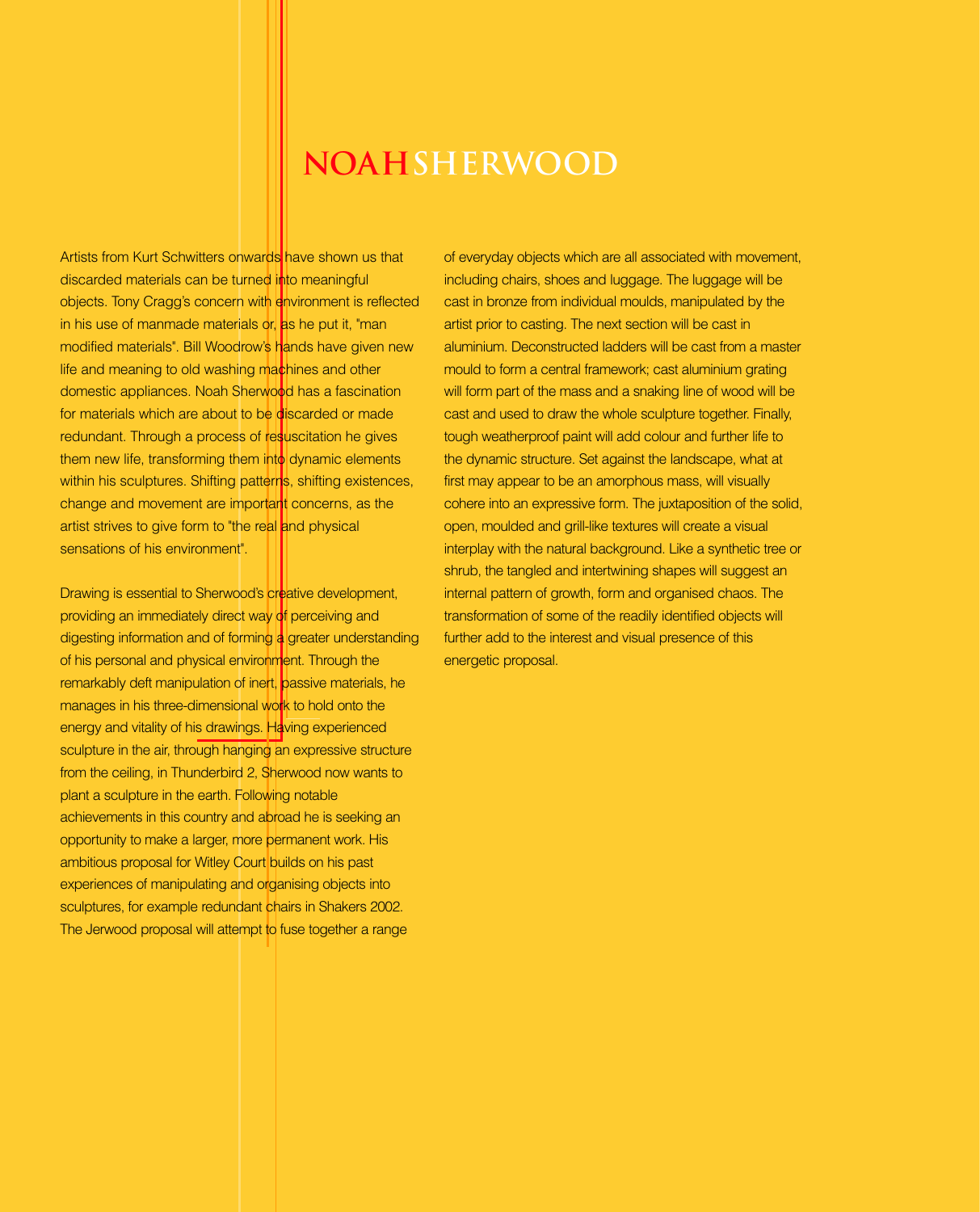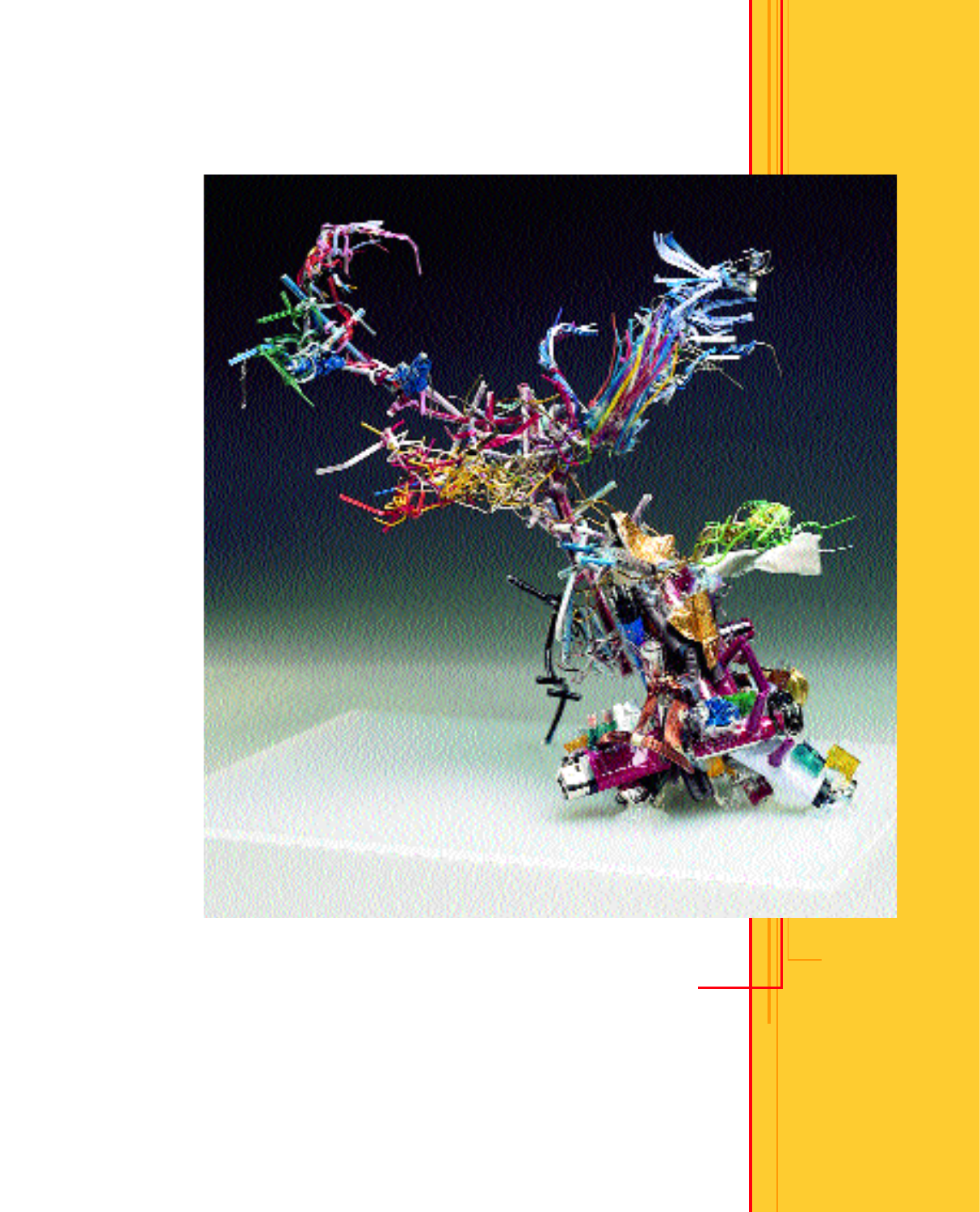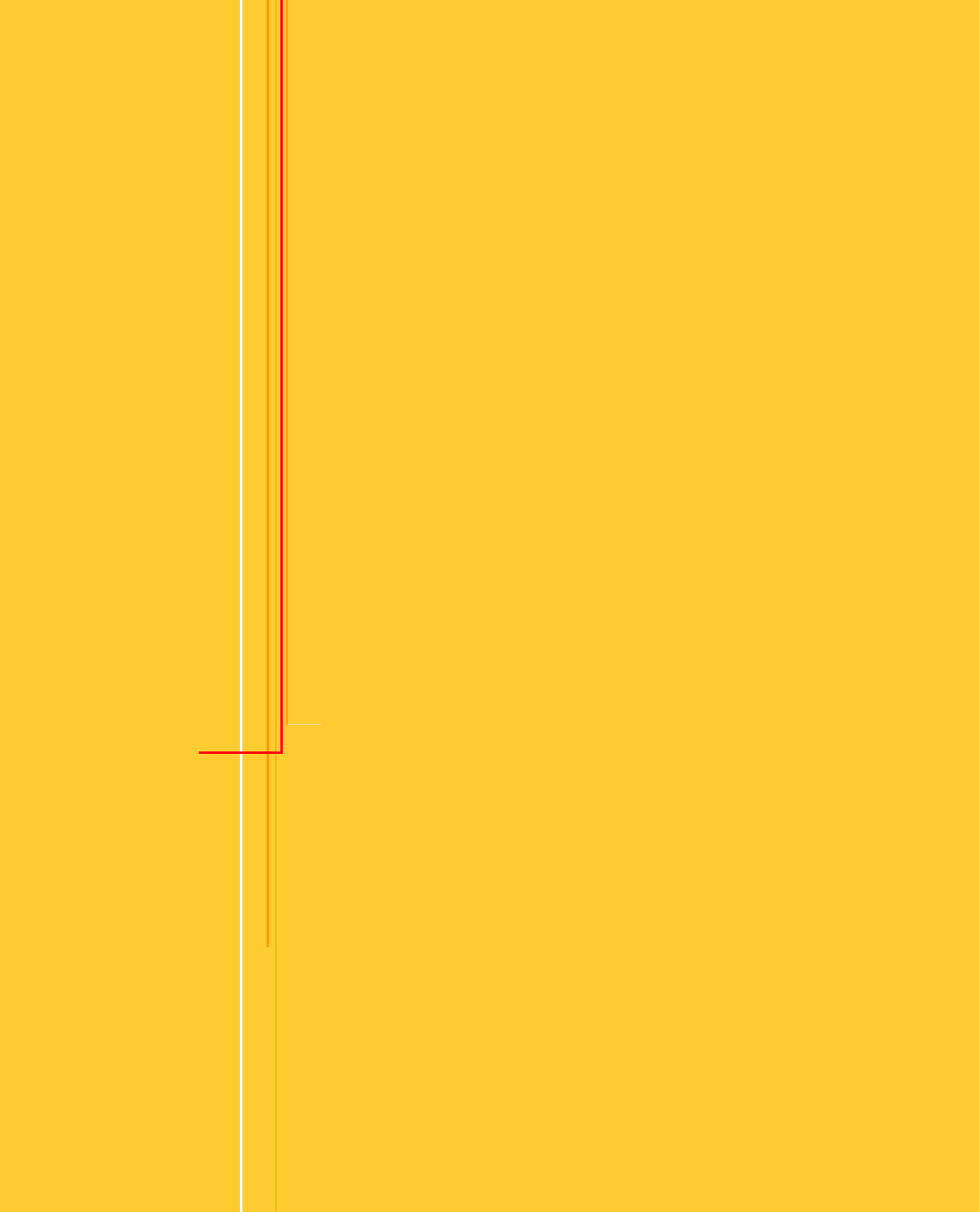# **ally wallace**



Ally Wallace was born in Lanark, Scotland in 1960. He studied Painting at Sunderland Polytechnic and subsequently obtained an MA in Site Specific Sculpture from Wimbledon School of Art in 1998. He has participated in group shows in London, Brighton and Newcastle Upon Tyne as well as a number of solo exhibitions in various cities across the country. Ally won the Montgomery Sculpture Trust Prize in 2000 and received a Northern Arts Open Access Award in 2001. He has taken residencies at the Motherwell Heritage Centre, the Burghley Sculpture Garden, Stamford and the Wood End Museum, Scarborough, all resulting in permanently sited works.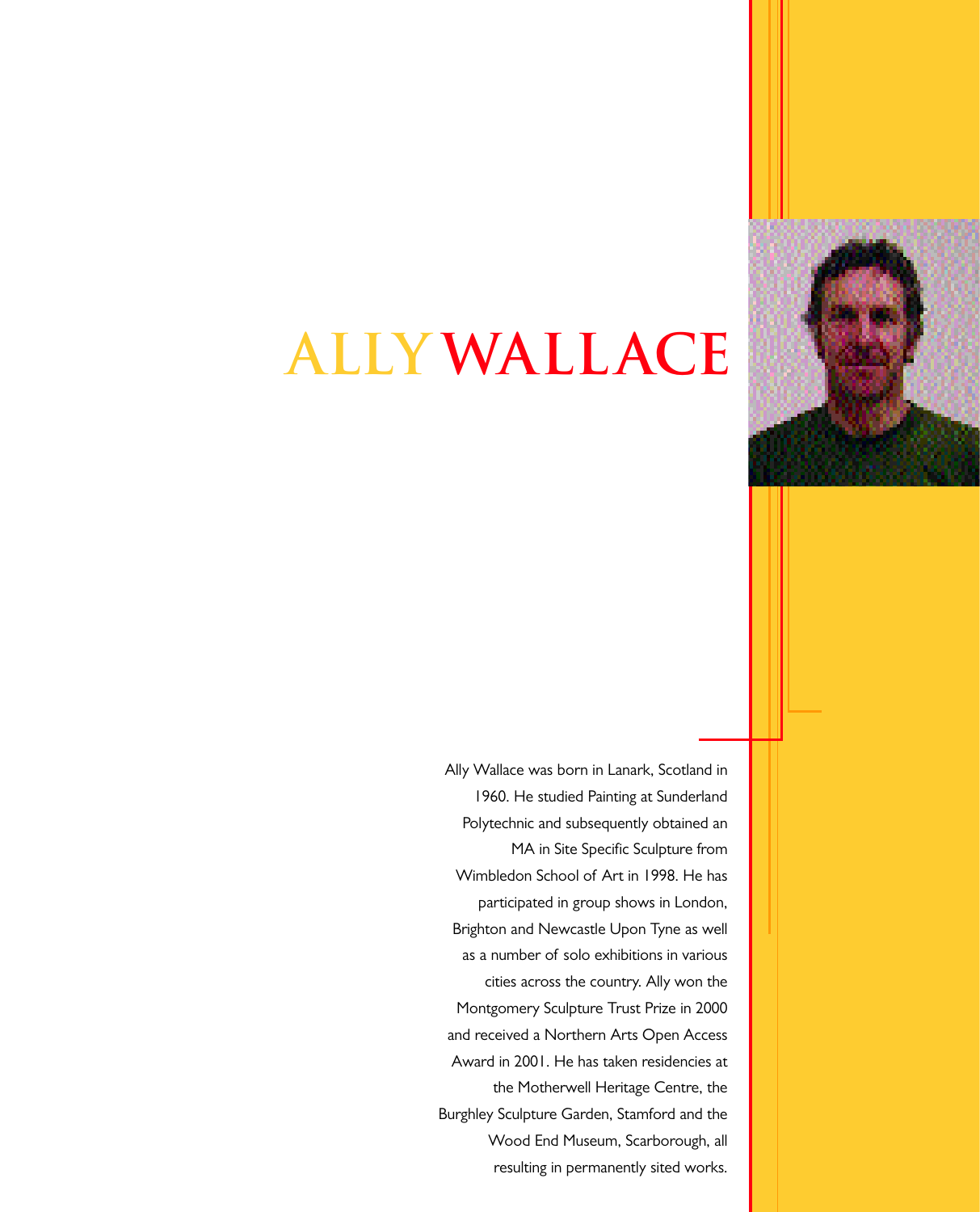### **Ally wallace**

Sculpture in the landscape often conjures up images of form inspired by nature, works which connect to the earth. sculptures which have been conceived to fit discreetly into the organic backdrop of landscape. Alexander Calder's approach was different. His brightly coloured stabiles seemed to embrace and reject the landscape at one and the same time. Similarly, Mark di Suvero's brightly painted constructions, in spite of their unfettered architectural presence, seemed to gain strength and power from the landscape. Ally Wallace also uses bright colours and large forms; his minimalist, modernist approach creates a different set of problems when contemplating work for the landscape. His challenging proposal for Jerwood combines an interest in modernist architecture and the pure essence of colour and in creating large geometric structures which strike a counterbalance with nature.

To date his work has been principally site-specific. Early projects explored the interior space of galleries, warehouses and other architectural settings. The emphasis was on enclosed spaces, defined boundaries and utilising a variety of materials and technologies, including sound and video, to create installations. His first open air venture was in the stately grounds of Burleigh House when he was invited to create a work for their sculpture garden. Wallace constructed a work influenced by modernist architecture. This large construction, due to a hidden support mechanism, appeared to float in the trees. Building on this experience, his latest proposal further extends his desire to produce vibrantly coloured forms sited in a woodland setting. This has its roots in the purity of modernist architecture; there will be no attempt to camouflage the construction. The work will be made from aluminium sheets attached to a metal framed structure, creating a cuboid measuring 20 x 7 x 7 feet. Horizontal stripes of solid bright colour will be painted on all sides of the large box, "to accentuate the shape and length of the sculpture and add to its hard-edged, synthetic quality".

Although the starting point is architecture, the installation will have a strong sculptural presence. It will not be a building; it will be a minimalist three-dimensional structure which links to colour field painting, generating a relationship with the surrounding landscape. The illusion of weightlessness achieved through hidden legs, will enable the large rectangular form to appear to hover six inches above the ground.

There will be no attempt to integrate the work into the landscape. Physical and visual separation of this sculpture from the natural environment is crucial to the success of the proposal. The bright horizontal stripes of colours and the geometric mass will add to the light, floating nature of a work which has the potential to initiate a fascinating dialogue with nature. Although the uncompromising character of the proposal is essential to create the right context for the work, the siting will enable it to be viewed from different angles and distances, ensuring a shifting interaction between art, nature and the synthetic.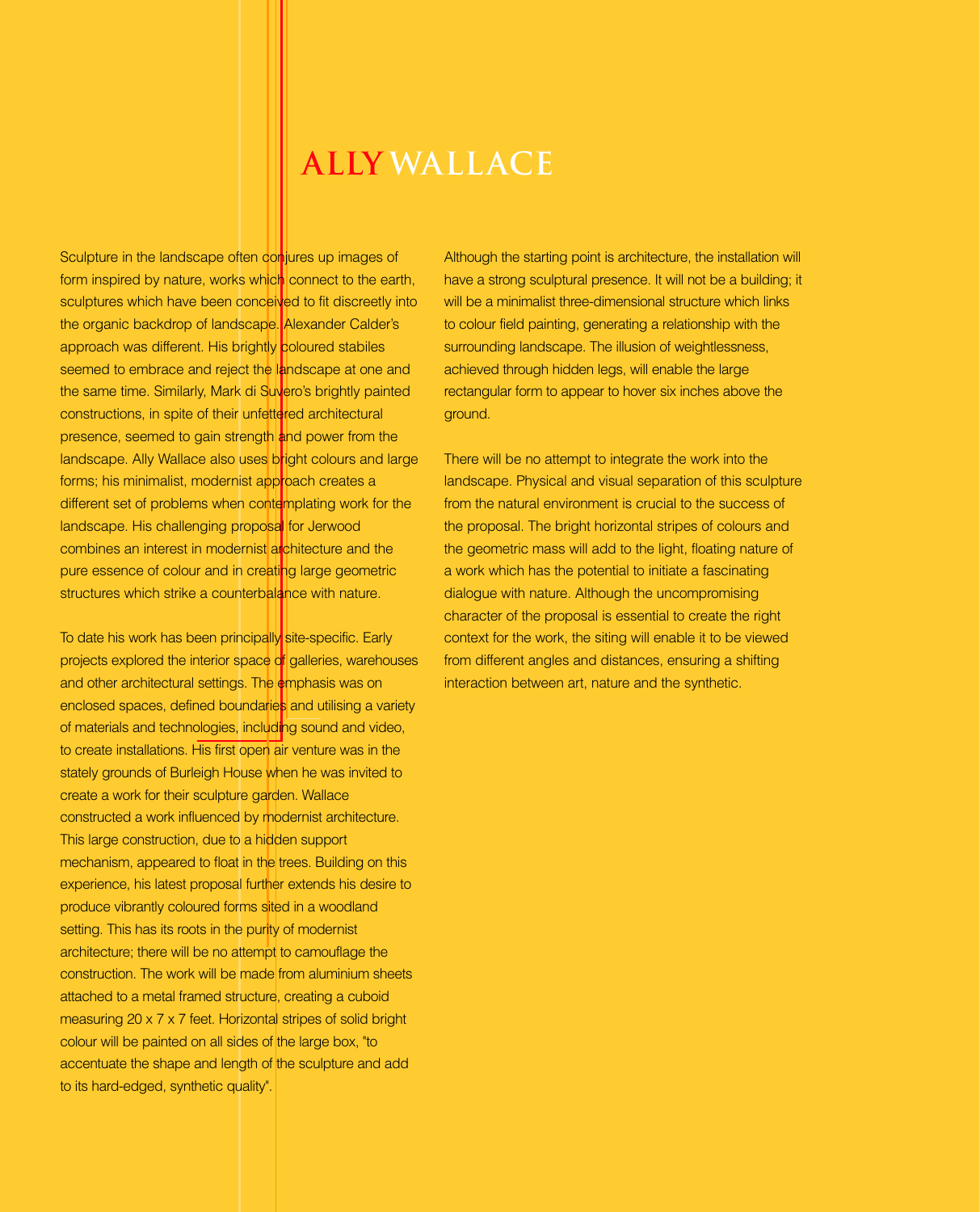